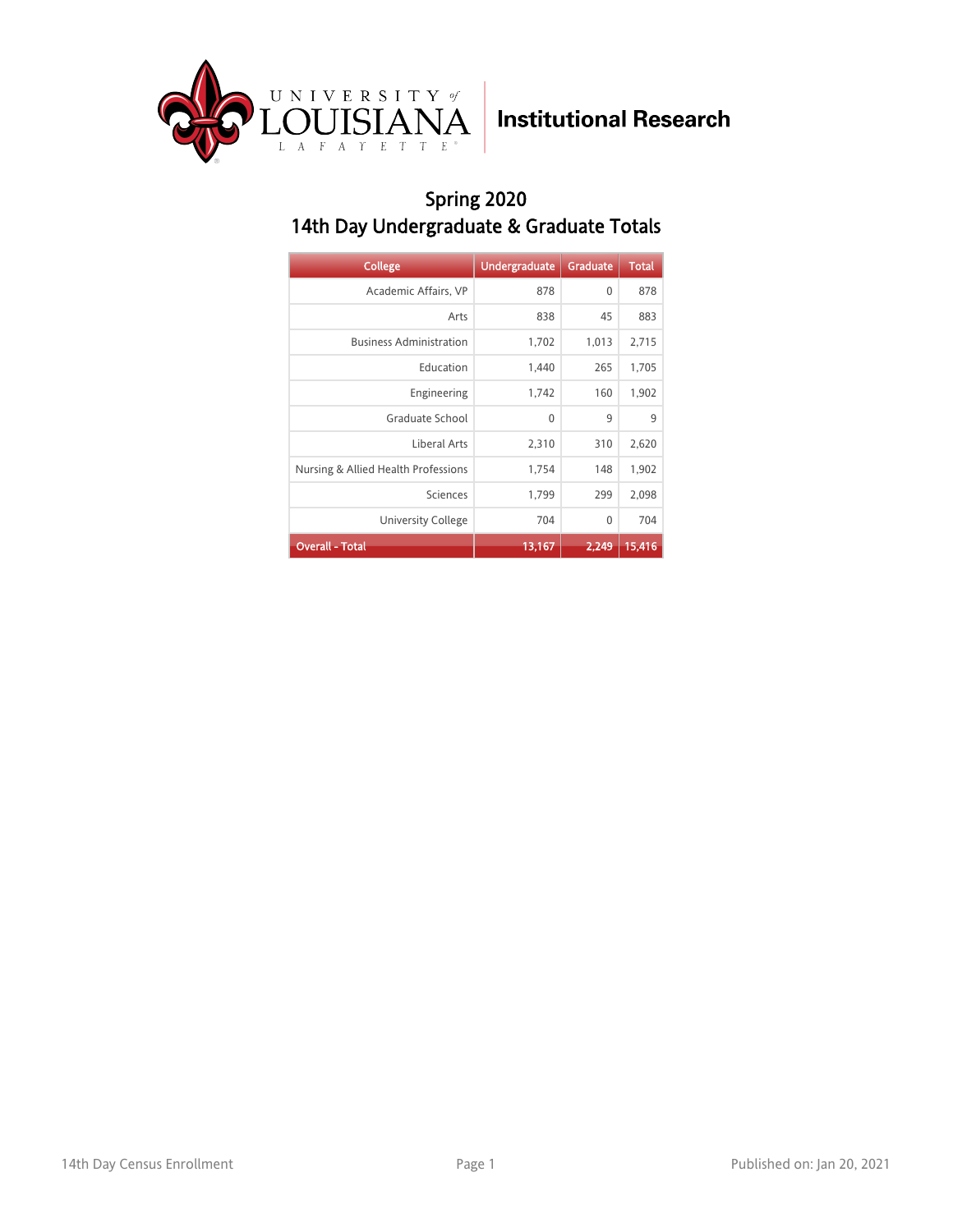

## Academic Affairs, VP Spring 2020 14th Day Undergraduate Enrollment

| College                             | <b>Department</b>                    | Program                                 | <b>Concentration</b> | <b>Undergraduate</b> |
|-------------------------------------|--------------------------------------|-----------------------------------------|----------------------|----------------------|
| Academic Affairs, VP                | University Connection                | Doors Program - ND DOOR                 |                      | 8                    |
|                                     |                                      | High School - Dual Enrollment - ND HSDE |                      | 809                  |
|                                     |                                      | Non-ULL Cross Enrollment - ND XROL      |                      | $\overline{3}$       |
|                                     | Post Baccalaureate - ND POST         |                                         | 15                   |                      |
|                                     |                                      | Special Non Degree Undergrad - ND SPEC  |                      | 20                   |
|                                     | University Life - ND LIFE            |                                         | 17                   |                      |
|                                     | Visiting Student - ND VIST           |                                         | 6                    |                      |
|                                     | <b>University Connection - Total</b> |                                         |                      | 878                  |
| <b>Academic Affairs, VP - Total</b> |                                      |                                         |                      | 878                  |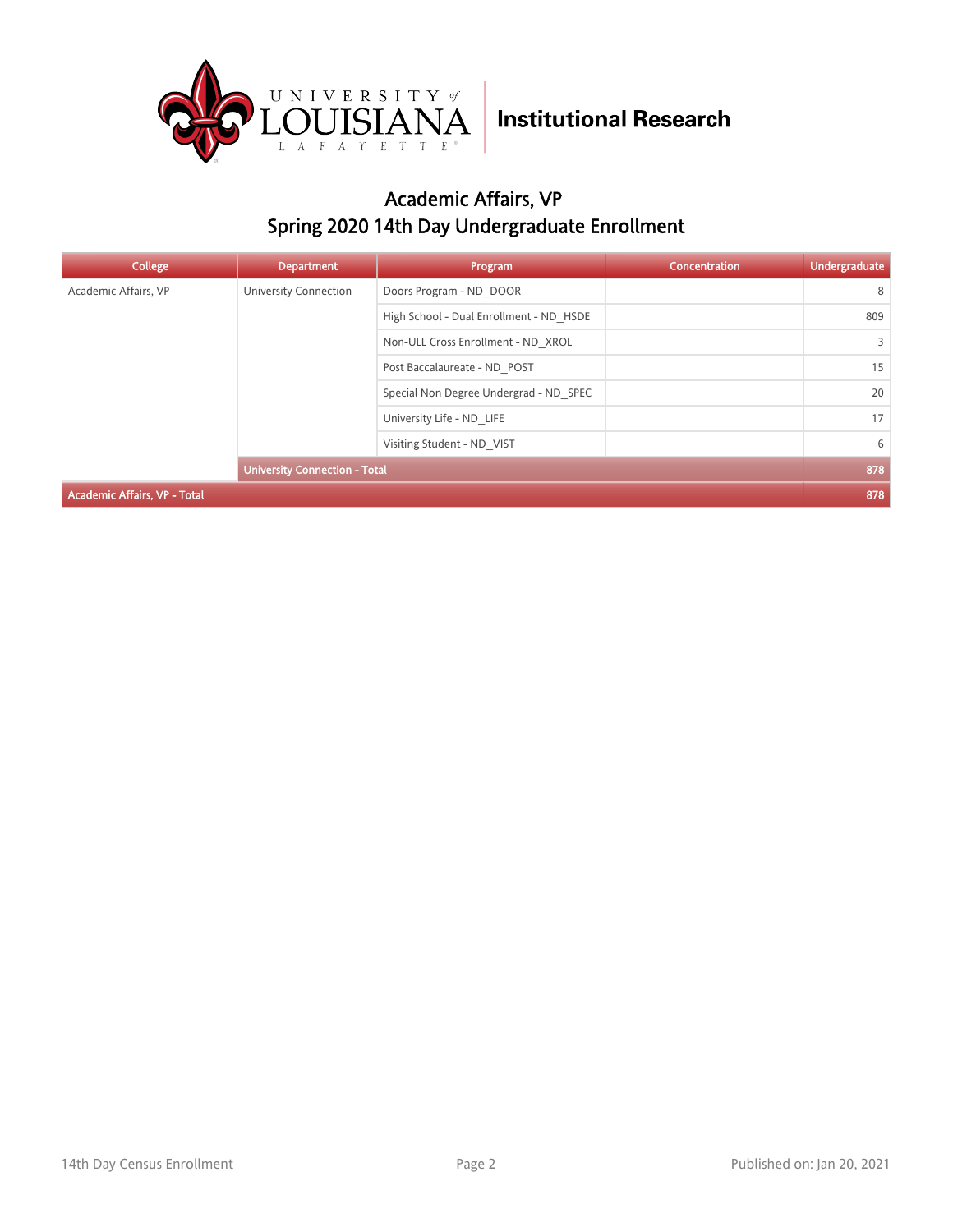

### Business Administration Spring 2020 14th Day Undergraduate Enrollment

| <b>College</b>                         | <b>Department</b>                          | Program                                       | Concentration | <b>Undergraduate</b> |  |
|----------------------------------------|--------------------------------------------|-----------------------------------------------|---------------|----------------------|--|
| <b>Business Administration</b>         | Accounting                                 | Accounting - BSBA ACCT                        |               | 371                  |  |
|                                        |                                            | Accounting - PBC CACC                         |               | $\overline{2}$       |  |
|                                        | <b>Accounting - Total</b>                  |                                               |               |                      |  |
|                                        | Economics & Finance                        | Economics - BSBA ECON                         |               | 50                   |  |
|                                        |                                            | Finance - BSBA_FNAN                           |               | 278                  |  |
|                                        |                                            | Insurance & Risk Management - BSBA INSR       |               | 38                   |  |
|                                        | <b>Economics &amp; Finance - Total</b>     |                                               |               | 366                  |  |
|                                        | Management                                 | Management - BSBA MGMO                        |               | 80                   |  |
|                                        |                                            | Management - BSBA_MGMT                        |               | 531                  |  |
|                                        |                                            | Professional Land/Resource Mgt -<br>BSBA PLRM |               | 31                   |  |
|                                        | <b>Management - Total</b>                  |                                               |               | 642                  |  |
|                                        | Marketing & Hospitality                    | Hospitality Management - BSBA HMGT            |               | 54                   |  |
|                                        |                                            | Marketing - BSBA MKTG                         |               | 267                  |  |
|                                        | <b>Marketing &amp; Hospitality - Total</b> |                                               |               | 321                  |  |
| <b>Business Administration - Total</b> |                                            |                                               |               | 1,702                |  |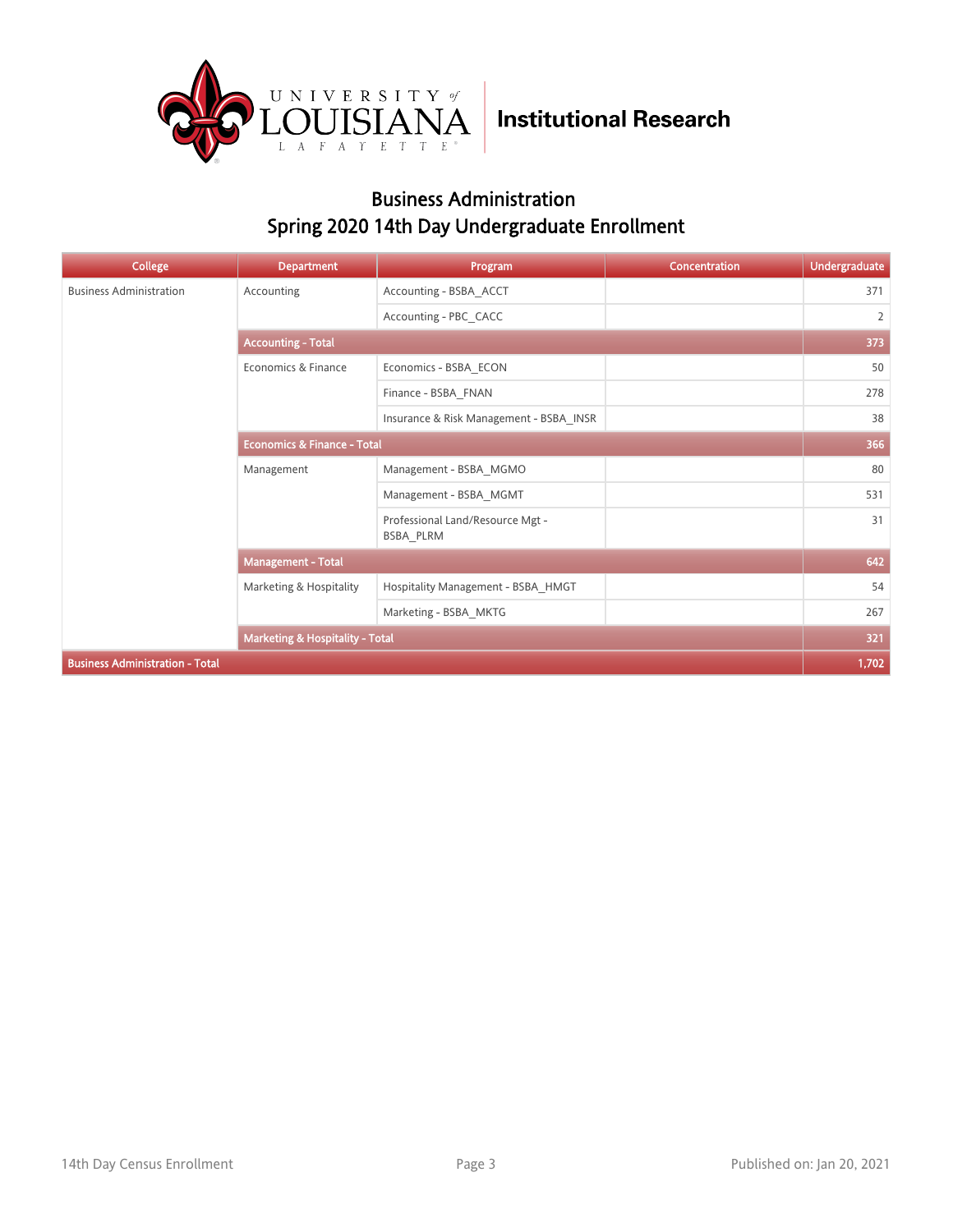

### Arts Spring 2020 14th Day Undergraduate Enrollment

| <b>College</b> | <b>Department</b>                | Program                            | Concentration                     | <b>Undergraduate</b> |
|----------------|----------------------------------|------------------------------------|-----------------------------------|----------------------|
| Arts           | Architecture                     | Architectural Studies - BS_ARCS    |                                   | 184                  |
|                | Architecture - Total             |                                    |                                   | 184                  |
|                | <b>Industrial Design</b>         | Industrial Design - BOID_INDN      |                                   | 78                   |
|                | <b>Industrial Design - Total</b> |                                    |                                   | 78                   |
|                | Interior Design                  | Interior Design - BID_INDS         |                                   | 86                   |
|                | <b>Interior Design - Total</b>   |                                    |                                   | 86                   |
|                | Music                            | Music - BA_MUSC                    | Music Business - MBUS             | 71                   |
|                |                                  |                                    | <b>Traditional Music - TMUS</b>   | $\mathbf{1}$         |
|                |                                  |                                    |                                   | $\,$ 6 $\,$          |
|                |                                  | Music - BA_MUSC - Total            |                                   | 78                   |
|                |                                  | Music - BM_MUS                     | Jazz Studies - JAZZ               | $\overline{2}$       |
|                |                                  |                                    | Music Media - MMED                | 35                   |
|                |                                  |                                    | Performance - PERF                | 18                   |
|                |                                  |                                    | Piano Pedagogy - PPED             | $\overline{2}$       |
|                |                                  |                                    | Theory and Composition - TCOM     | $\,$ 6 $\,$          |
|                |                                  |                                    |                                   | 14                   |
|                |                                  | Music - BM_MUS - Total             |                                   | $77\,$               |
|                | <b>Music - Total</b>             |                                    |                                   | 155                  |
|                | Performing Arts                  | Performing Arts - BFA_PFAR         | Acting - ACT                      | $7\overline{ }$      |
|                |                                  |                                    | Dance - DANC                      | 23                   |
|                |                                  |                                    | Design/Technology - DT            | $\overline{4}$       |
|                |                                  |                                    | Theatre - THEA                    | 21                   |
|                |                                  |                                    |                                   | $\mathbf{1}$         |
|                |                                  | Performing Arts - BFA_PFAR - Total |                                   | 56                   |
|                | <b>Performing Arts - Total</b>   |                                    |                                   | 56                   |
|                | Visual Arts                      | Visual Arts - BFA_VIAR             | Ceramics - CERM                   | $\overline{3}$       |
|                |                                  |                                    | Computer Art and Animation - CART | $90\,$               |
|                |                                  |                                    | Graphic Design - GDSG             | 101                  |
|                |                                  |                                    | Metalwork and Jewelry - MEJE      | $\overline{4}$       |
|                |                                  |                                    | New Media and Digital Art - NMED  | 21                   |
|                |                                  |                                    | Painting - PNTG                   | 10                   |
|                |                                  |                                    | Photography - PHOT                | $9\,$                |
|                |                                  |                                    | Printmaking - PRMG                | 11                   |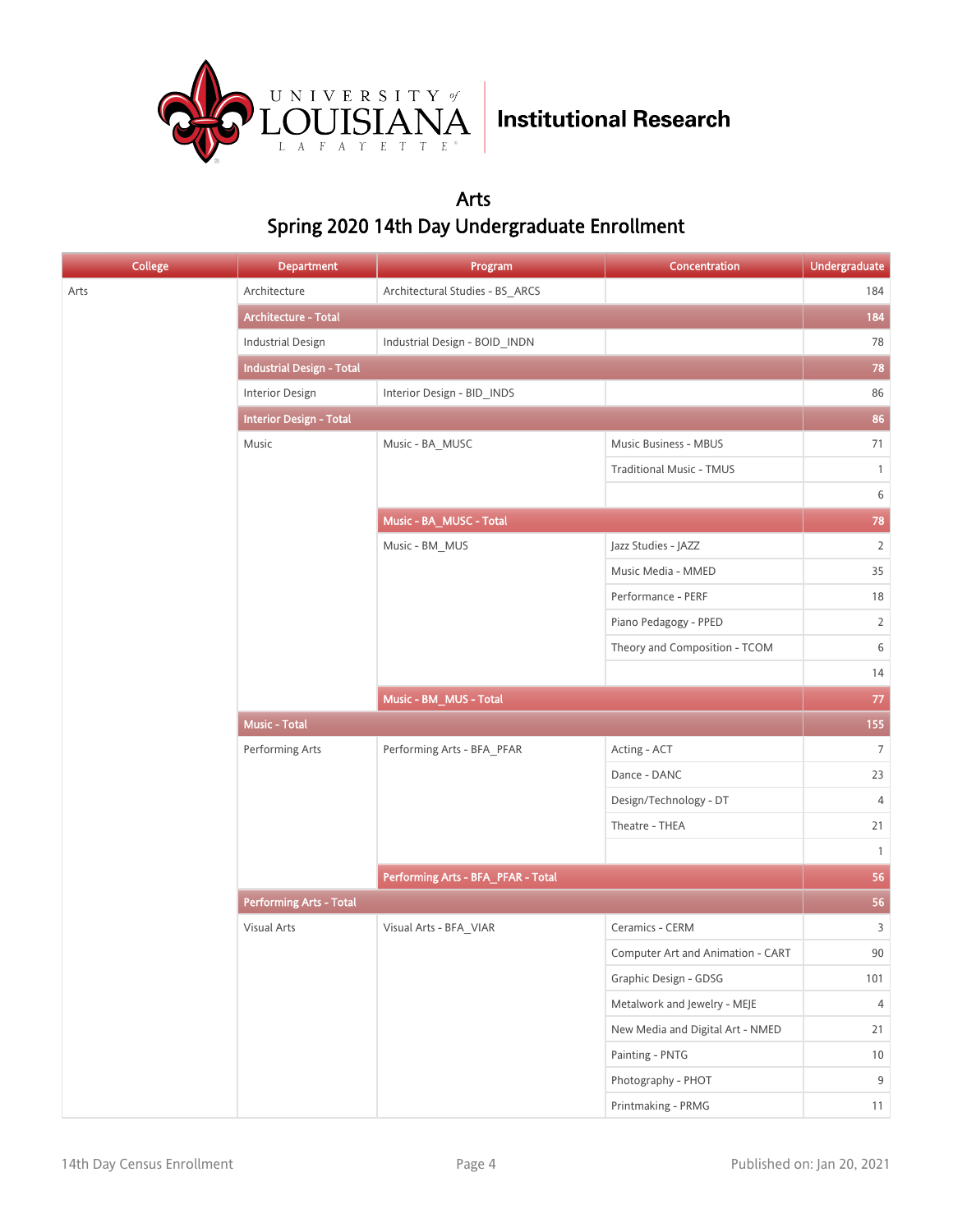

Arts Spring 2020 14th Day Undergraduate Enrollment

| College      | <b>Department</b>          | Program                        | <b>Concentration</b> | Undergraduate |
|--------------|----------------------------|--------------------------------|----------------------|---------------|
| Arts         | Visual Arts                | Visual Arts - BFA VIAR         | Sculpture - SCUL     |               |
|              |                            |                                |                      | 28            |
|              |                            | Visual Arts - BFA_VIAR - Total |                      | 279           |
|              | <b>Visual Arts - Total</b> |                                |                      | 279           |
| Arts - Total |                            |                                |                      | 838           |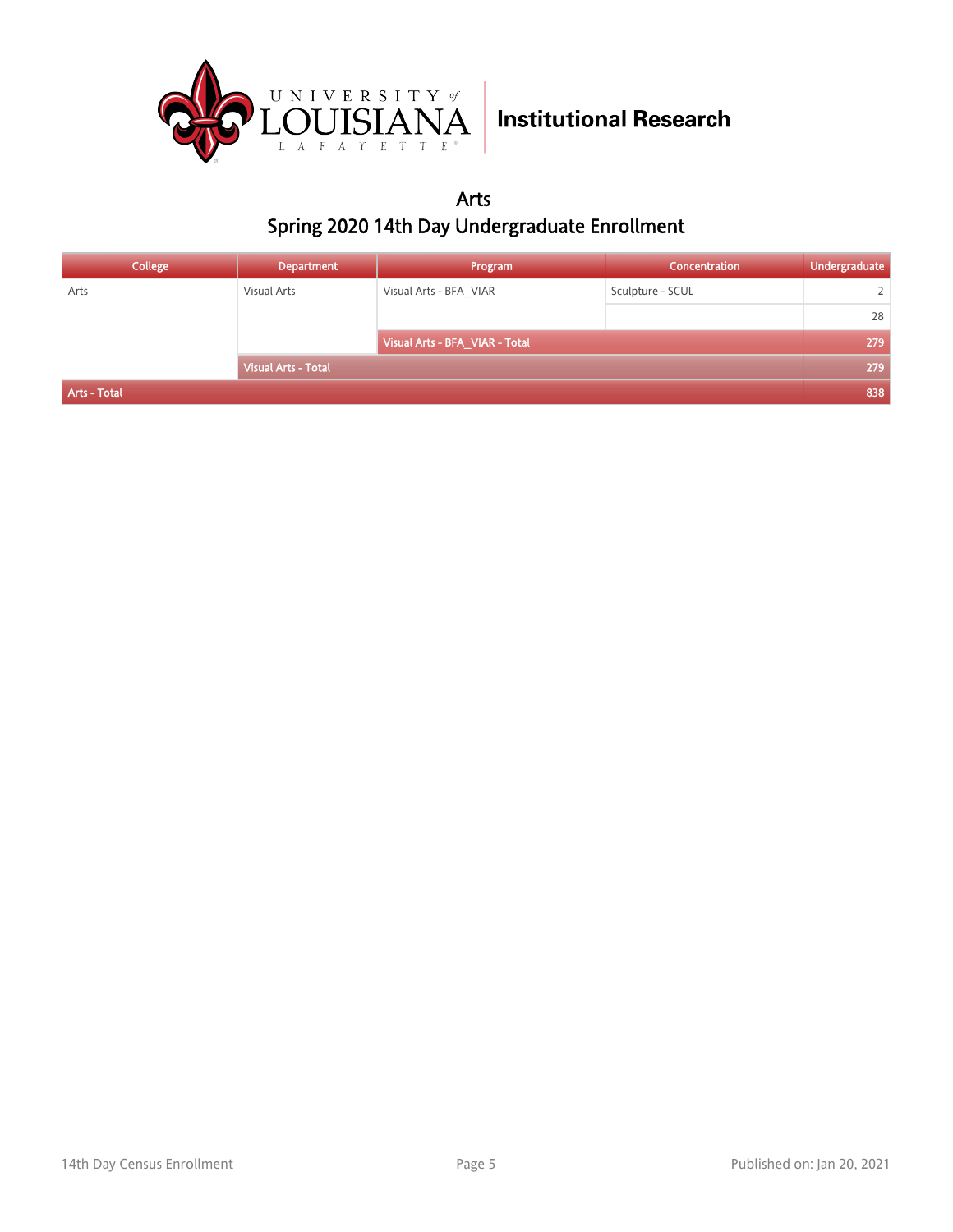

### Education Spring 2020 14th Day Undergraduate Enrollment

| <b>College</b> | <b>Department</b>        | Program                                          | Concentration                           | <b>Undergraduate</b> |
|----------------|--------------------------|--------------------------------------------------|-----------------------------------------|----------------------|
| Education      | Curriculum & Instruction | Add Certification in Education -<br>CERU_EDAD    |                                         | 17                   |
|                |                          | Alt Certification in Education - CERU EDAC       |                                         | $7\overline{ }$      |
|                |                          | Art or Music Education Gr K-12 - BA_EDAM         | Art Education - EDAE                    | 23                   |
|                |                          |                                                  | Instrumental Music Education - EDIN     | 34                   |
|                |                          |                                                  | Vocal Music Education - EDVO            | 14                   |
|                |                          | Art or Music Education Gr K-12 - BA_EDAM - Total |                                         | 71                   |
|                |                          | Early Childhood Ed Gr PK-3 - BS EDPK             |                                         | 128                  |
|                |                          | Early Childhood Ed Gr PK-3 - PBC EDPK            |                                         | $\overline{2}$       |
|                |                          | Elementary Education Gr 1-5 - BS EDEL            |                                         | 196                  |
|                |                          | Elementary Education Gr 1-5 - PBC EDEL           |                                         | $\overline{4}$       |
|                |                          | French Education Gr K-12 - PBC EDFR              |                                         | $\mathbf{1}$         |
|                |                          | Health & Phys Ed Gr K-12 - PBC EDPE              |                                         | $\mathbf{1}$         |
|                |                          | Middle School Education Gr 4-8 - BS EDMD         | <b>English Education - EDEN</b>         | 5                    |
|                |                          |                                                  | <b>General Science Education - EDGS</b> | $\overline{2}$       |
|                |                          |                                                  | Mathematics Education - EDMA            | 10                   |
|                |                          |                                                  | Social Studies Education - EDSS         | $\mathbf{1}$         |
|                |                          |                                                  |                                         | $\mathbf{1}$         |
|                |                          | Middle School Education Gr 4-8 - BS_EDMD - Total |                                         | 19                   |
|                |                          | Middle School Education Gr 4-8 -<br>PBC EDMD     |                                         | 4                    |
|                |                          | Music Ed-Instrumental Gr K-12 - PBC_EDIE         |                                         | $\mathbf{1}$         |
|                |                          | Secondary Education & Teaching - BS_EDSD         | <b>Biology Education - EDBI</b>         | 9                    |
|                |                          |                                                  | <b>Business Education - EDBU</b>        | $\mathbf{1}$         |
|                |                          |                                                  | Chemistry Education - EDCH              | 4                    |
|                |                          |                                                  | Earth Science Education - EDES          | $\mathbf{1}$         |
|                |                          |                                                  | <b>English Education - EDEN</b>         | 55                   |
|                |                          |                                                  | General Science Education - EDGS        | $\overline{7}$       |
|                |                          |                                                  | Mathematics Education - EDMA            | 28                   |
|                |                          |                                                  | Social Studies Education - EDSS         | 70                   |
|                |                          |                                                  | Speech Education - EDSE                 | 6                    |
|                |                          |                                                  |                                         | $\overline{3}$       |
|                |                          | Secondary Education & Teaching - BS_EDSD - Total |                                         | 184                  |
|                |                          | Secondary Education Gr 6-12 - PBC_EDSD           |                                         | 8                    |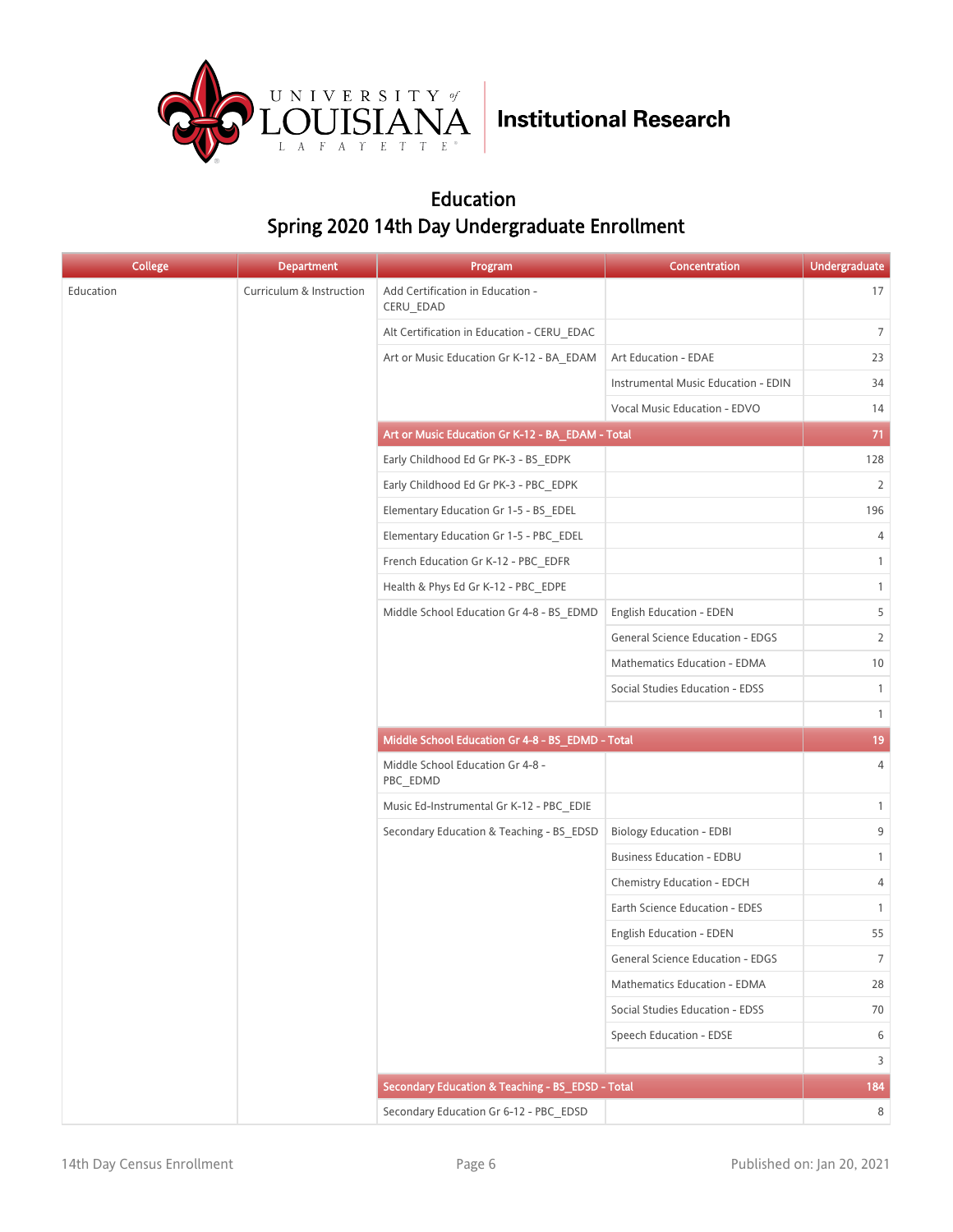

### Education Spring 2020 14th Day Undergraduate Enrollment

| <b>College</b>           | <b>Department</b>                           | Program                                         | Concentration                      | <b>Undergraduate</b> |
|--------------------------|---------------------------------------------|-------------------------------------------------|------------------------------------|----------------------|
| Education                | <b>Curriculum &amp; Instruction - Total</b> |                                                 |                                    | 643                  |
|                          | Kinesiology                                 | Athletic Training - BS_EDAT                     |                                    | 8                    |
|                          |                                             | Hlth & PE/Kinesiology Gr K-12 - BS_EDKN         | Exercise Science - EDEX            | 13                   |
|                          |                                             |                                                 | ExSci Fitness Studies - EDFS       | 11                   |
|                          |                                             |                                                 | ExSci Hlth & Fitness Sales - EDHF  | $\overline{2}$       |
|                          |                                             |                                                 | ExSci Pre-Prof Studies - EDPP      | 46                   |
|                          |                                             |                                                 | Health Promotion & Wellness - EDHP | $\mathbf{1}$         |
|                          |                                             |                                                 | Sports Management - EDSM           | 6                    |
|                          |                                             |                                                 |                                    | 3                    |
|                          |                                             | Hlth & PE/Kinesiology Gr K-12 - BS_EDKN - Total |                                    | 82                   |
|                          |                                             | Kinesiology - BS_EDKS                           | ExSci Fitness Studies - EDFS       | 106                  |
|                          |                                             |                                                 | ExSci Hlth & Fitness Sales - EDHF  | 8                    |
|                          |                                             |                                                 | ExSci Pre-Prof Studies - EDPP      | 415                  |
|                          |                                             |                                                 | Health & Phys Ed Gr K-12 - EDPE    | 30                   |
|                          |                                             |                                                 | Health Promotion & Wellness - EDHP | 51                   |
|                          |                                             |                                                 | Sport Management - EDST            | 46                   |
|                          |                                             |                                                 | Sports Management - EDSM           | 47                   |
|                          |                                             |                                                 |                                    | 4                    |
|                          |                                             | Kinesiology - BS_EDKS - Total                   |                                    | 707                  |
|                          | <b>Kinesiology - Total</b>                  |                                                 |                                    | 797                  |
| <b>Education - Total</b> |                                             |                                                 |                                    | 1,440                |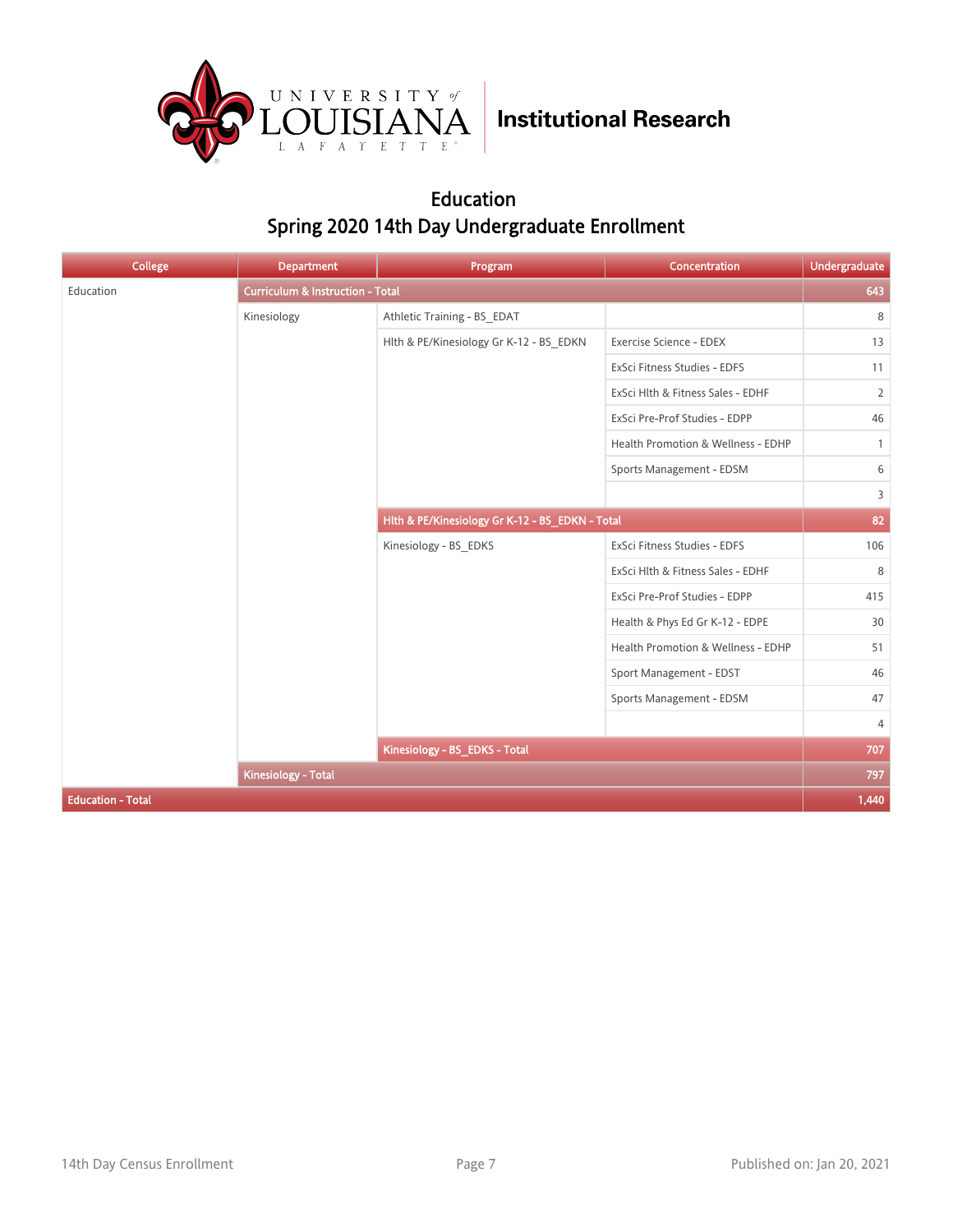

### Engineering Spring 2020 14th Day Undergraduate Enrollment

| College                    | <b>Department</b>                             | Program                             | <b>Concentration</b> | <b>Undergraduate</b> |  |
|----------------------------|-----------------------------------------------|-------------------------------------|----------------------|----------------------|--|
| Engineering                | <b>Chemical Engineering</b>                   | Chemical Engineering - BCHE CHEE    |                      | 282                  |  |
|                            |                                               | <b>Chemical Engineering - Total</b> |                      |                      |  |
|                            | Civil Engineering                             | Civil Engineering - BCIV CIVE       |                      | 205                  |  |
|                            | <b>Civil Engineering - Total</b>              |                                     |                      |                      |  |
|                            | Electrical & Computer<br>Engr                 | Electrical Engineering - BELE ELEE  |                      | 195                  |  |
|                            | <b>Electrical &amp; Computer Engr - Total</b> |                                     |                      | 195                  |  |
|                            | Industrial Technology                         | Industrial Technology - BSIT ITEC   |                      | 324                  |  |
|                            | <b>Industrial Technology - Total</b>          |                                     |                      | 324                  |  |
|                            | <b>Mechanical Engineering</b>                 | Mechanical Engineering - BMEC MCHE  |                      | 607                  |  |
|                            | <b>Mechanical Engineering - Total</b>         |                                     |                      | 607                  |  |
|                            | Petroleum Engineering                         | Petroleum Engineering - BPET PETE   |                      | 129                  |  |
|                            | <b>Petroleum Engineering - Total</b>          |                                     |                      | 129                  |  |
| <b>Engineering - Total</b> |                                               |                                     |                      | 1,742                |  |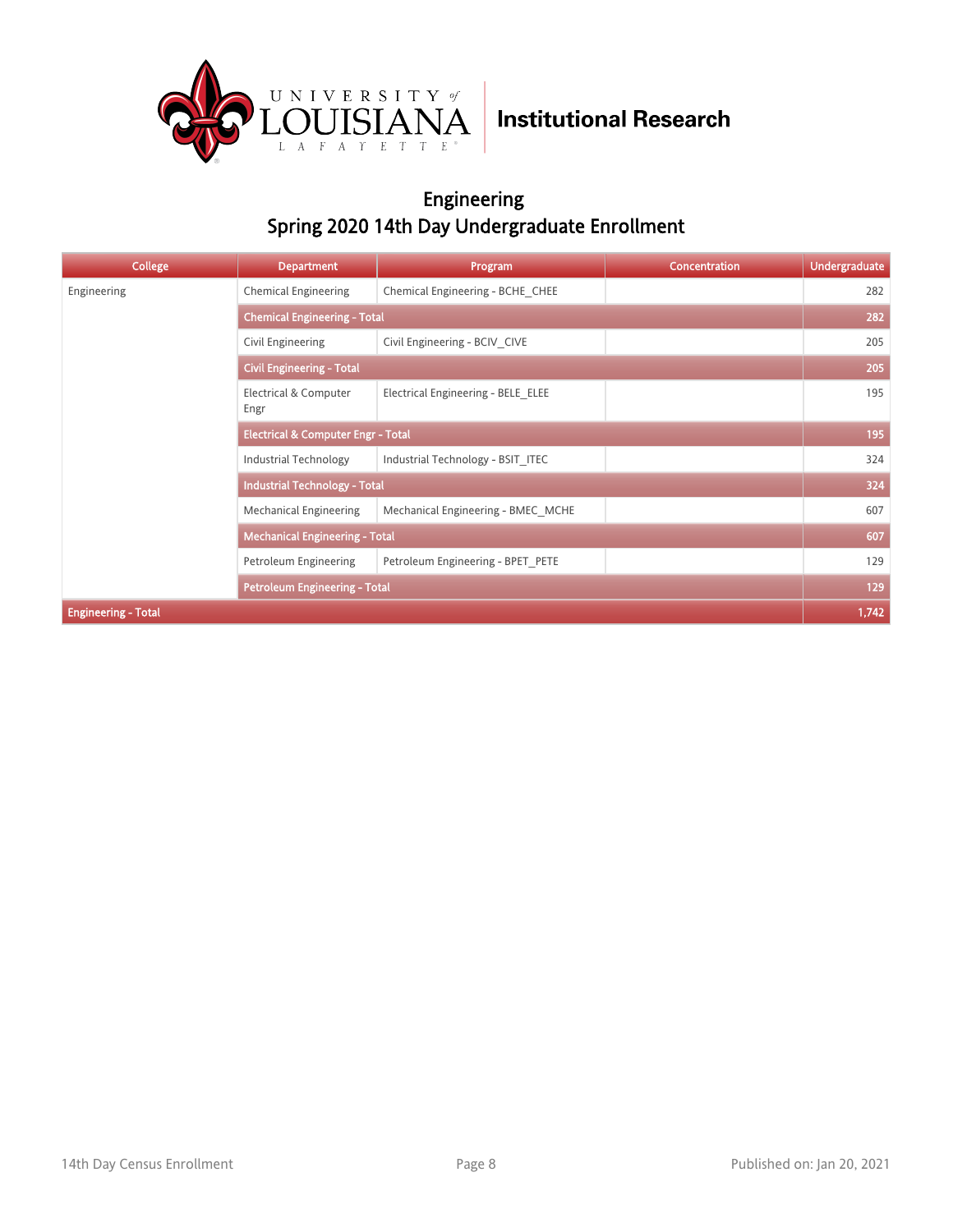

### Liberal Arts Spring 2020 14th Day Undergraduate Enrollment

| <b>College</b> | <b>Department</b>                      | Program                                          | Concentration                                 | <b>Undergraduate</b> |
|----------------|----------------------------------------|--------------------------------------------------|-----------------------------------------------|----------------------|
| Liberal Arts   | College of Liberal Arts                | Moving Image Arts - BA MIA                       |                                               | 67                   |
|                | <b>College of Liberal Arts - Total</b> |                                                  |                                               | 67                   |
|                | Communication                          | Mass Communications - BA_MCOM                    | Advertising - ADV                             | 6                    |
|                |                                        |                                                  | Broadcasting - BRDC                           | 80                   |
|                |                                        |                                                  | Journalism - JOUR                             | 43                   |
|                |                                        |                                                  |                                               | $7\overline{ }$      |
|                |                                        | Mass Communications - BA_MCOM - Total            |                                               | 136                  |
|                |                                        | Organizational Communication -<br>BA_OCOM        |                                               | $\overline{3}$       |
|                |                                        | Public Relations - BA_PREL                       |                                               | 22                   |
|                |                                        | Strategic Communication - BA_SCOM                | Advertising - ADV                             | 38                   |
|                |                                        |                                                  | Organizational Communication -<br><b>OCOM</b> | 44                   |
|                |                                        |                                                  | <b>Public Relations - PREL</b>                | 102                  |
|                |                                        |                                                  |                                               | $\mathbf{1}$         |
|                |                                        | <b>Strategic Communication - BA_SCOM - Total</b> |                                               | 185                  |
|                | <b>Communication - Total</b>           |                                                  |                                               |                      |
|                | <b>Communicative Disorders</b>         | Speech Pathology and Audiology -<br>BA CODI      |                                               | 253                  |
|                | <b>Communicative Disorders - Total</b> |                                                  |                                               | 253                  |
|                | Criminal Justice                       | Criminal Justice - BS_CJUS                       |                                               | 262                  |
|                | <b>Criminal Justice - Total</b>        |                                                  |                                               | 262                  |
|                | English                                | English - BA_ENGL                                | Creative Writing - CW                         | 50                   |
|                |                                        |                                                  | Folklore - FOLK                               | $\overline{2}$       |
|                |                                        |                                                  | Linguistics - LING                            | $17\,$               |
|                |                                        |                                                  | Literature - LIT                              | 21                   |
|                |                                        |                                                  | Professional Writing - PW                     | 12                   |
|                |                                        |                                                  |                                               | 67                   |
|                |                                        | English - BA_ENGL - Total                        |                                               | 169                  |
|                | <b>English - Total</b>                 |                                                  |                                               | 169                  |
|                | History, Geography, &<br>Phil          | History - BA_HIST                                |                                               | $90\,$               |
|                | History, Geography, & Phil - Total     |                                                  |                                               | 90                   |
|                | Modern Languages                       | Modern Languages - BA_MODL                       | French & Francophone Studies - FRFS           | 12                   |
|                |                                        |                                                  | Spanish - SPAN                                | $6\overline{6}$      |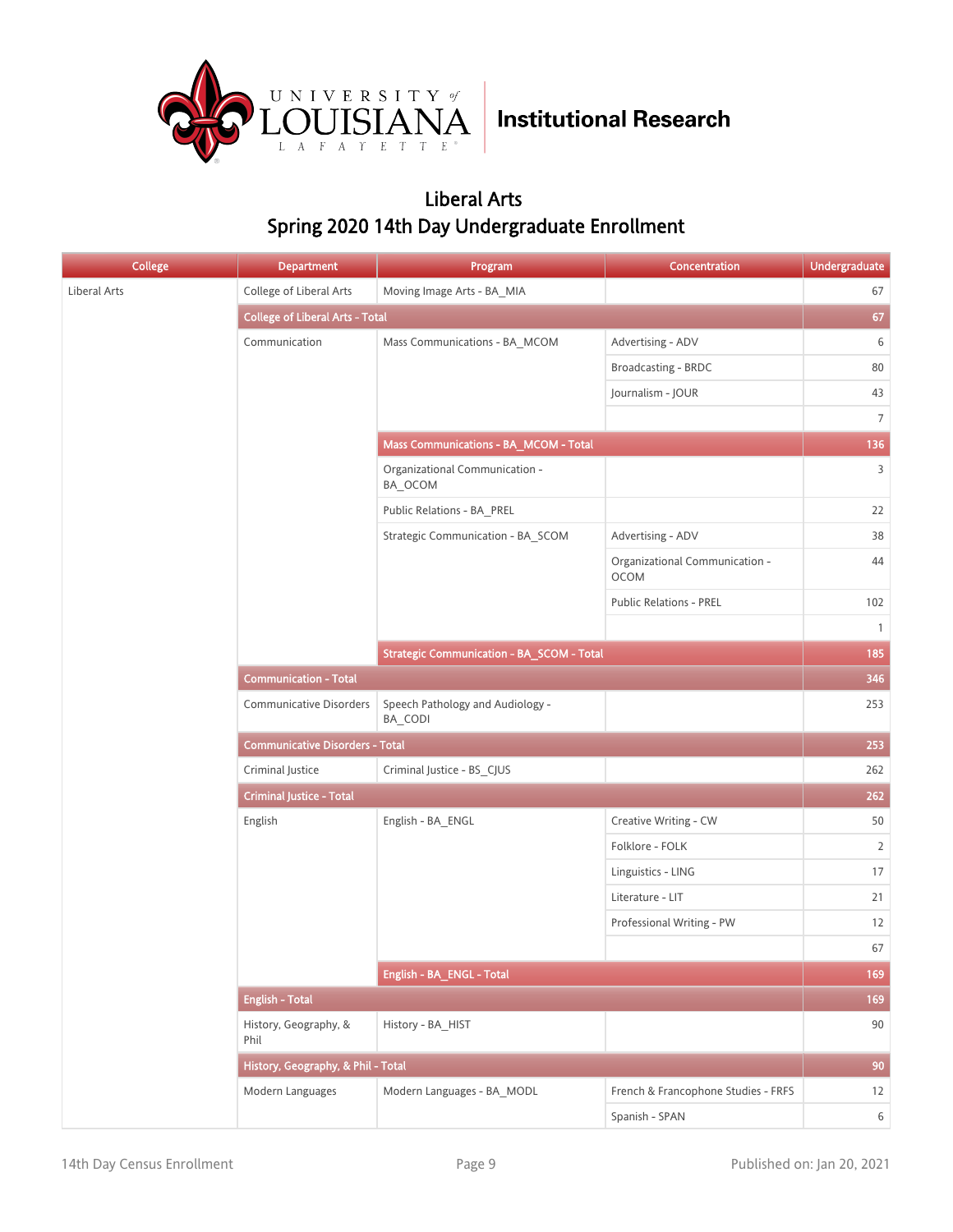

### Liberal Arts Spring 2020 14th Day Undergraduate Enrollment

| <b>College</b>              | <b>Department</b>                   | Program                             | Concentration                         | <b>Undergraduate</b> |
|-----------------------------|-------------------------------------|-------------------------------------|---------------------------------------|----------------------|
| Liberal Arts                | Modern Languages                    | Modern Languages - BA MODL          | Spanish Education - SPAE              | $\overline{2}$       |
|                             |                                     |                                     |                                       | 4                    |
|                             |                                     | Modern Languages - BA_MODL - Total  |                                       | 24                   |
|                             | <b>Modern Languages - Total</b>     |                                     |                                       | 24                   |
|                             | <b>Political Science</b>            | Political Science - BA POLS         | <b>International Relations - INTR</b> | 27                   |
|                             |                                     |                                     | Pre-Law - PLAW                        | 94                   |
|                             |                                     |                                     |                                       | 65                   |
|                             |                                     | Political Science - BA_POLS - Total |                                       | 186                  |
|                             | <b>Political Science - Total</b>    |                                     |                                       | 186                  |
|                             | Psychology                          | Psychology - BS_PSYC                | Pre-Medical - PMED                    | 32                   |
|                             |                                     |                                     |                                       | 559                  |
|                             | <b>Psychology - Total</b>           |                                     |                                       | 591                  |
|                             | Soci, Anth, & Child/Fam             | Anthropology - BA ANTH              |                                       | 46                   |
|                             | Stu                                 | Child and Family Studies - BS_CAFS  |                                       | 199                  |
|                             |                                     | Sociology - BA SOCI                 |                                       | 77                   |
|                             | Soci, Anth, & Child/Fam Stu - Total |                                     |                                       | 322                  |
| <b>Liberal Arts - Total</b> |                                     |                                     |                                       | 2,310                |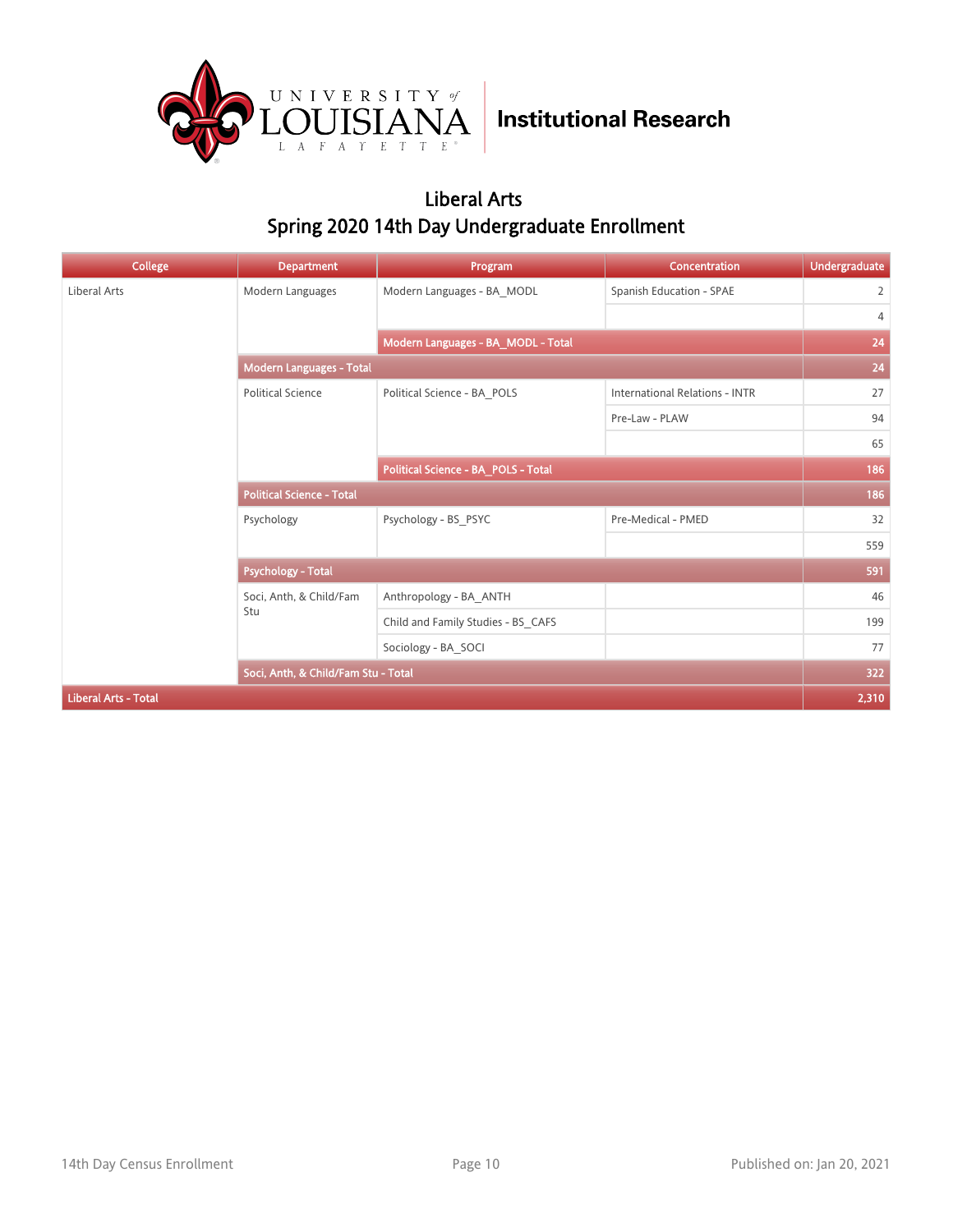

## Nursing & Allied Health Professions Spring 2020 14th Day Undergraduate Enrollment

| College                                     | <b>Department</b>                      | Program                                 | <b>Concentration</b> | <b>Undergraduate</b> |
|---------------------------------------------|----------------------------------------|-----------------------------------------|----------------------|----------------------|
| Nursing & Allied Health                     | Allied Hlth Professions                | Health Information Management - BS HIM  |                      | 121                  |
| Professions                                 |                                        | Health Services Administration - BS HSA |                      | 78                   |
|                                             | <b>Allied Hith Professions - Total</b> |                                         |                      | 199                  |
|                                             | Nursing - Bachelors                    | Nursing - BSN NURS                      |                      | 1,015                |
|                                             |                                        | Nursing, Online RN to BSN - BSN RN2B    |                      | 540                  |
|                                             | <b>Nursing - Bachelors - Total</b>     |                                         |                      | 1,555                |
| Nursing & Allied Health Professions - Total |                                        |                                         |                      | 1,754                |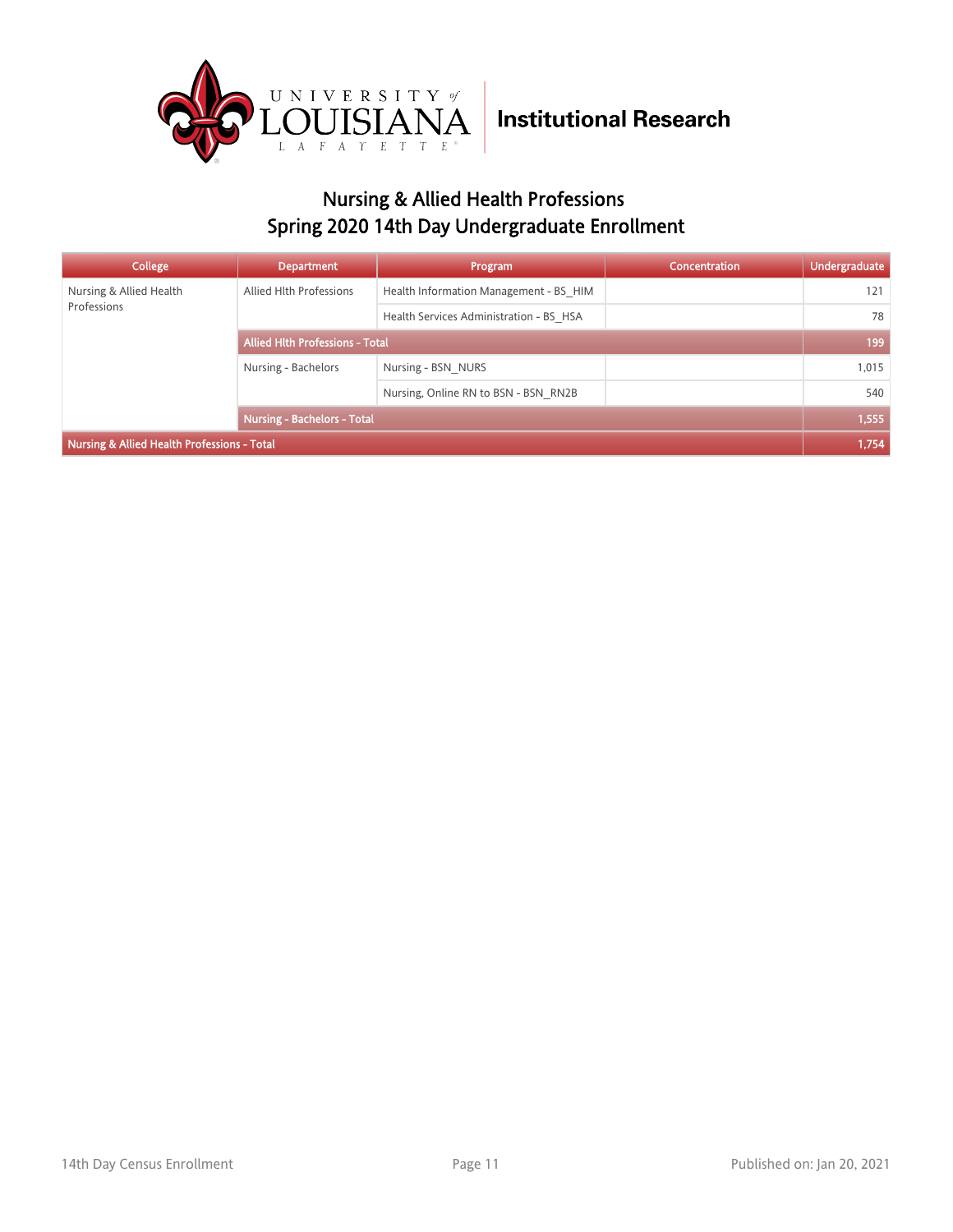

#### Sciences Spring 2020 14th Day Undergraduate Enrollment

| <b>College</b> | <b>Department</b>                       | Program                                 | Concentration                             | <b>Undergraduate</b> |
|----------------|-----------------------------------------|-----------------------------------------|-------------------------------------------|----------------------|
| Sciences       | <b>Biology and Microbiology</b>         | Biology - BS_BIOL                       | Ecology, Evolution& Marine Biol -<br>EEMB | 67                   |
|                |                                         |                                         | Medical & Allied Hlth Science - MEDA      | 294                  |
|                |                                         |                                         | Microbiology - MCBL                       | 40                   |
|                |                                         |                                         | Resource Biology /Biodiversity - RESC     | 3                    |
|                |                                         |                                         | Veterinary Bioscience - VETB              | 70                   |
|                |                                         |                                         |                                           | 302                  |
|                |                                         | Biology - BS_BIOL - Total               |                                           | 776                  |
|                | <b>Biology and Microbiology - Total</b> |                                         |                                           | 776                  |
|                | Chemistry                               | Chemistry - BS_CHEM                     |                                           | 141                  |
|                | <b>Chemistry - Total</b>                |                                         |                                           | 141                  |
|                | Computer Science                        | Computer Science - BS_CMPS              | Cloud Computing - CLCU                    | 9                    |
|                |                                         |                                         | Cognitive Science - COGS                  | 3                    |
|                |                                         |                                         | Computer Engineering - CMPE               | 57                   |
|                |                                         |                                         | Information Techology - INFT              | 41                   |
|                |                                         |                                         | Scientific Computing - SCIC               | 24                   |
|                |                                         |                                         | Video Game Design & Dev - VGDD            | 86                   |
|                |                                         |                                         |                                           | 245                  |
|                |                                         | Computer Science - BS_CMPS - Total      |                                           | 465                  |
|                | <b>Computer Science - Total</b>         |                                         |                                           |                      |
|                | <b>Environmental Science</b>            | Environmental Science - BS_ENVS         | Digital Geography - DIGI                  | 5                    |
|                |                                         |                                         | Environmental Quality - ENVQ              | 30                   |
|                |                                         |                                         | Soil & Water Conservation - CONV          | 24                   |
|                |                                         |                                         |                                           | 21                   |
|                |                                         | Environmental Science - BS_ENVS - Total |                                           | 80                   |
|                | <b>Environmental Science - Total</b>    |                                         |                                           | 80                   |
|                | Geology                                 | Geology - BS GEOL                       |                                           | 53                   |
|                | <b>Geology - Total</b>                  |                                         |                                           | 53                   |
|                | Informatics                             | Informatics - BS_INFX                   | <b>Business Informatics - BUSI</b>        | 45                   |
|                |                                         |                                         | Cybersecurity - CYBR                      | 24                   |
|                |                                         |                                         | Health Informatics - HLTI                 | 19                   |
|                |                                         |                                         | Individualized Informatics - INDV         | 7                    |
|                |                                         |                                         | Interactive Media Technology - IMT        | 44                   |
|                |                                         |                                         | Systems Administration - SYSA             | 42                   |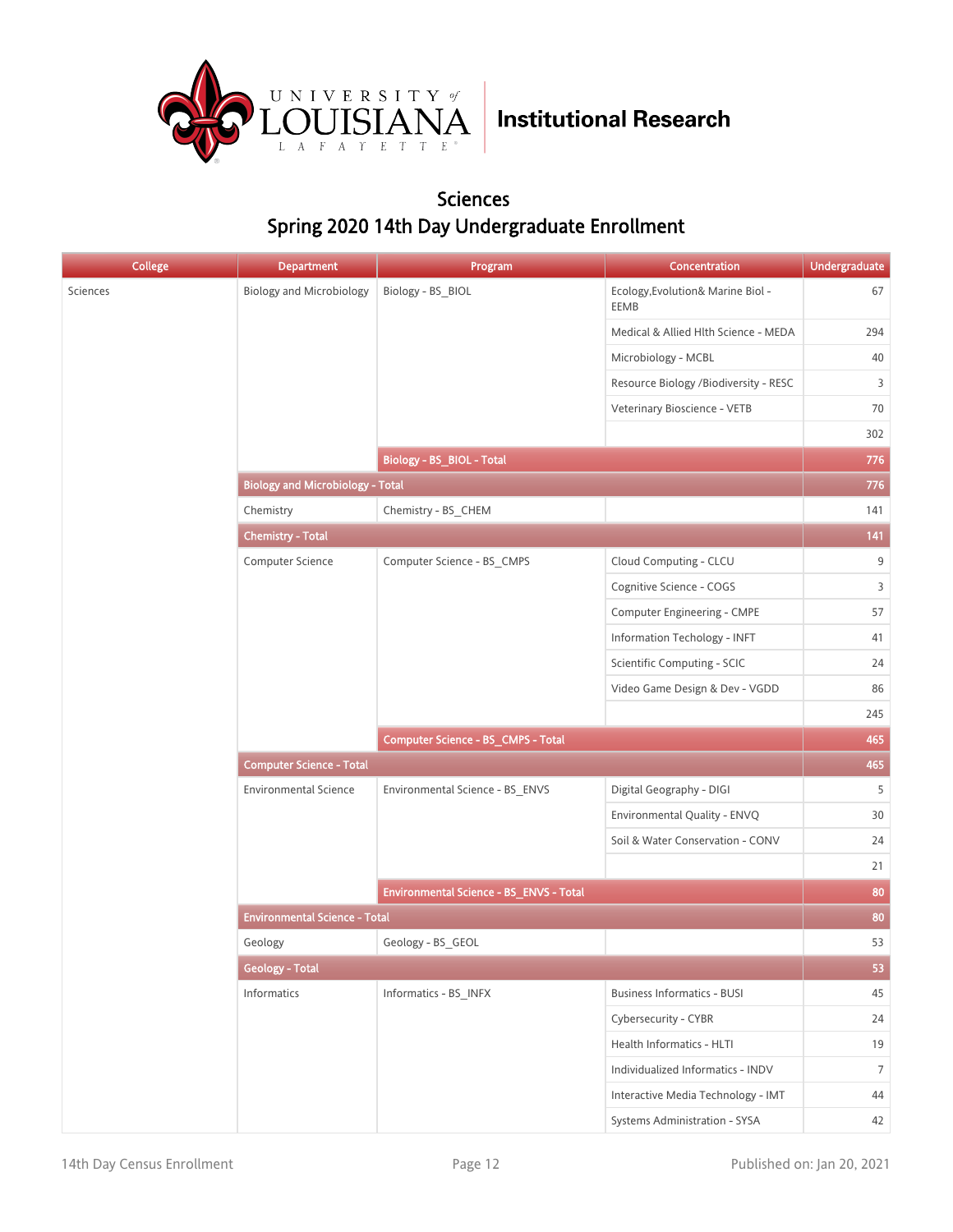

#### Sciences Spring 2020 14th Day Undergraduate Enrollment

| <b>College</b>          | <b>Department</b>          | Program                       | Concentration                     | <b>Undergraduate</b> |
|-------------------------|----------------------------|-------------------------------|-----------------------------------|----------------------|
| Sciences                | Informatics                | Informatics - BS INFX         |                                   | 15                   |
|                         |                            | Informatics - BS_INFX - Total |                                   | 196                  |
|                         | <b>Informatics - Total</b> |                               |                                   |                      |
|                         | Mathematics                | Mathematics - BS_MATH         |                                   | 58                   |
|                         | <b>Mathematics - Total</b> |                               |                                   | 58                   |
|                         | Physics                    | Physics - BS_PHYS             | Computer Science - CSCO           | 3                    |
|                         |                            |                               | Geology and Geophysics - GGCO     | $\overline{2}$       |
|                         |                            |                               | Pre-Allied Health - PHCO          | $\overline{2}$       |
|                         |                            |                               | <b>Traditional Physics - TPCO</b> | 16                   |
|                         |                            |                               |                                   | $7^{\circ}$          |
|                         |                            | Physics - BS_PHYS - Total     |                                   | 30                   |
|                         | <b>Physics - Total</b>     |                               |                                   | 30                   |
| <b>Sciences - Total</b> |                            |                               |                                   | 1,799                |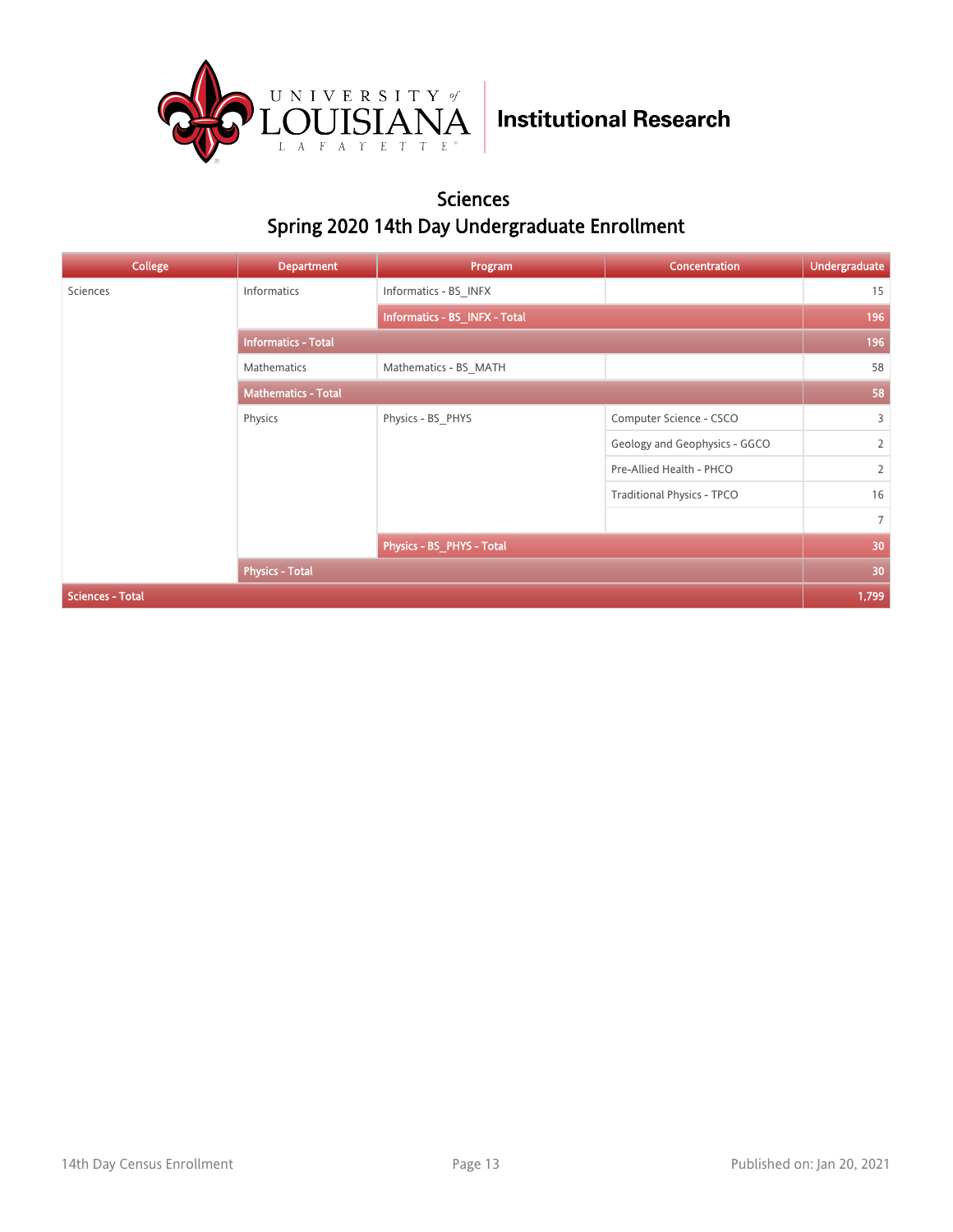

## University College Spring 2020 14th Day Undergraduate Enrollment

| <b>College</b>                    | <b>Department</b>                 | Program                           | Concentration                                   | <b>Undergraduate</b> |
|-----------------------------------|-----------------------------------|-----------------------------------|-------------------------------------------------|----------------------|
| University College                | <b>University College</b>         | General Studies - BGS_GS          | Gen Studies, Applied Sciences - GSAS            | 70                   |
|                                   |                                   |                                   | Gen Studies, Arts & Humanities -<br>GSAH        | 61                   |
|                                   |                                   |                                   | Gen Studies, Behavioral Sci - GSBS              | 218                  |
|                                   |                                   |                                   | Gen Studies, Business Studies - GSBC            | 61                   |
|                                   |                                   |                                   | Gen Studies, Natural Sciences - GSNS            | 43                   |
|                                   |                                   |                                   |                                                 | 55                   |
|                                   |                                   | General Studies - BGS_GS - Total  |                                                 | 508                  |
|                                   |                                   | General Studies - BGS GSO         | Gen Studies, Applied Sciences - GSAS            | 38                   |
|                                   |                                   |                                   | Gen Studies, Arts & Humanities -<br><b>GSAH</b> | 25                   |
|                                   |                                   |                                   | Gen Studies, Behavioral Sci - GSBS              | 103                  |
|                                   |                                   |                                   | Gen Studies, Business Studies - GSBC            | 5                    |
|                                   |                                   |                                   |                                                 | 25                   |
|                                   |                                   | General Studies - BGS GSO - Total |                                                 | 196                  |
|                                   | <b>University College - Total</b> |                                   |                                                 | 704                  |
| <b>University College - Total</b> |                                   |                                   |                                                 | 704                  |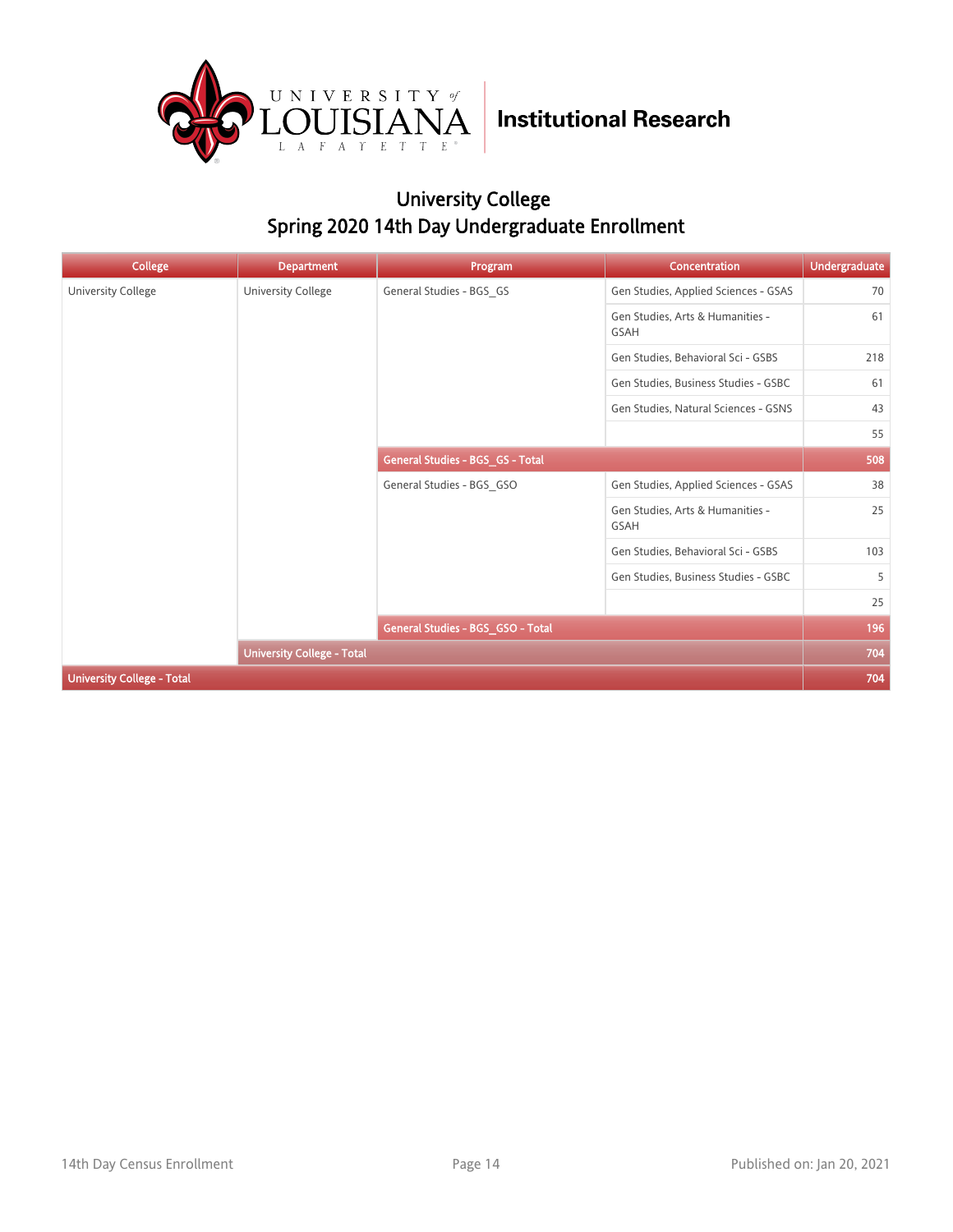

### Business Administration Spring 2020 14th Day Graduate Enrollment

| <b>College</b>                         | <b>Department</b>                      | Program                                           | Concentration                              | Graduate       |
|----------------------------------------|----------------------------------------|---------------------------------------------------|--------------------------------------------|----------------|
| <b>Business Administration</b>         | Accounting                             | Accounting - MS_ACCT                              |                                            | $\overline{4}$ |
|                                        |                                        | Accounting - MS_ACTO                              |                                            | $\overline{4}$ |
|                                        | <b>Accounting - Total</b>              |                                                   |                                            | $\pmb{8}$      |
|                                        | <b>Business Administration</b>         | Business Administration - MBA MBA                 | <b>Business Administration - BUSA</b>      | 79             |
|                                        |                                        |                                                   | Entrepreneurship - ENTP                    | 14             |
|                                        |                                        |                                                   | Finance - FNAN                             | 23             |
|                                        |                                        |                                                   | Global Management - GMGT                   | 5              |
|                                        |                                        |                                                   | Hospitality Management - HMGT              | $\mathsf{3}$   |
|                                        |                                        |                                                   | Human Resource Management -<br><b>HRMG</b> | $10$           |
|                                        |                                        |                                                   | Project Management - PMGT                  | 13             |
|                                        |                                        |                                                   |                                            | 6              |
|                                        |                                        | <b>Business Administration - MBA_MBA - Total</b>  |                                            | 153            |
|                                        |                                        | Business Administration - MBA MBAO                | <b>Business Administration - BUSA</b>      | 254            |
|                                        |                                        |                                                   | Entrepreneurship - ENTP                    | 32             |
|                                        |                                        |                                                   | Finance - FNAN                             | 94             |
|                                        |                                        |                                                   | Global Management - GMGT                   | 23             |
|                                        |                                        |                                                   | Hospitality Management - HMGT              | 12             |
|                                        |                                        |                                                   | Human Resource Management -<br><b>HRMG</b> | 81             |
|                                        |                                        |                                                   | Project Management - PMGT                  | 135            |
|                                        |                                        |                                                   | Sales Leadership - SLDR                    | 50             |
|                                        |                                        |                                                   |                                            | $\mathbf{1}$   |
|                                        |                                        | <b>Business Administration - MBA_MBAO - Total</b> |                                            | 682            |
|                                        |                                        | Health Administration - PMC HCAC                  |                                            | $\mathbf{1}$   |
|                                        |                                        | Health Care Administration - MBA HCA              |                                            | 22             |
|                                        |                                        | Health Care Administration - MBA_HCAO             |                                            | 147            |
|                                        | <b>Business Administration - Total</b> |                                                   |                                            | 1,005          |
| <b>Business Administration - Total</b> |                                        |                                                   |                                            | 1,013          |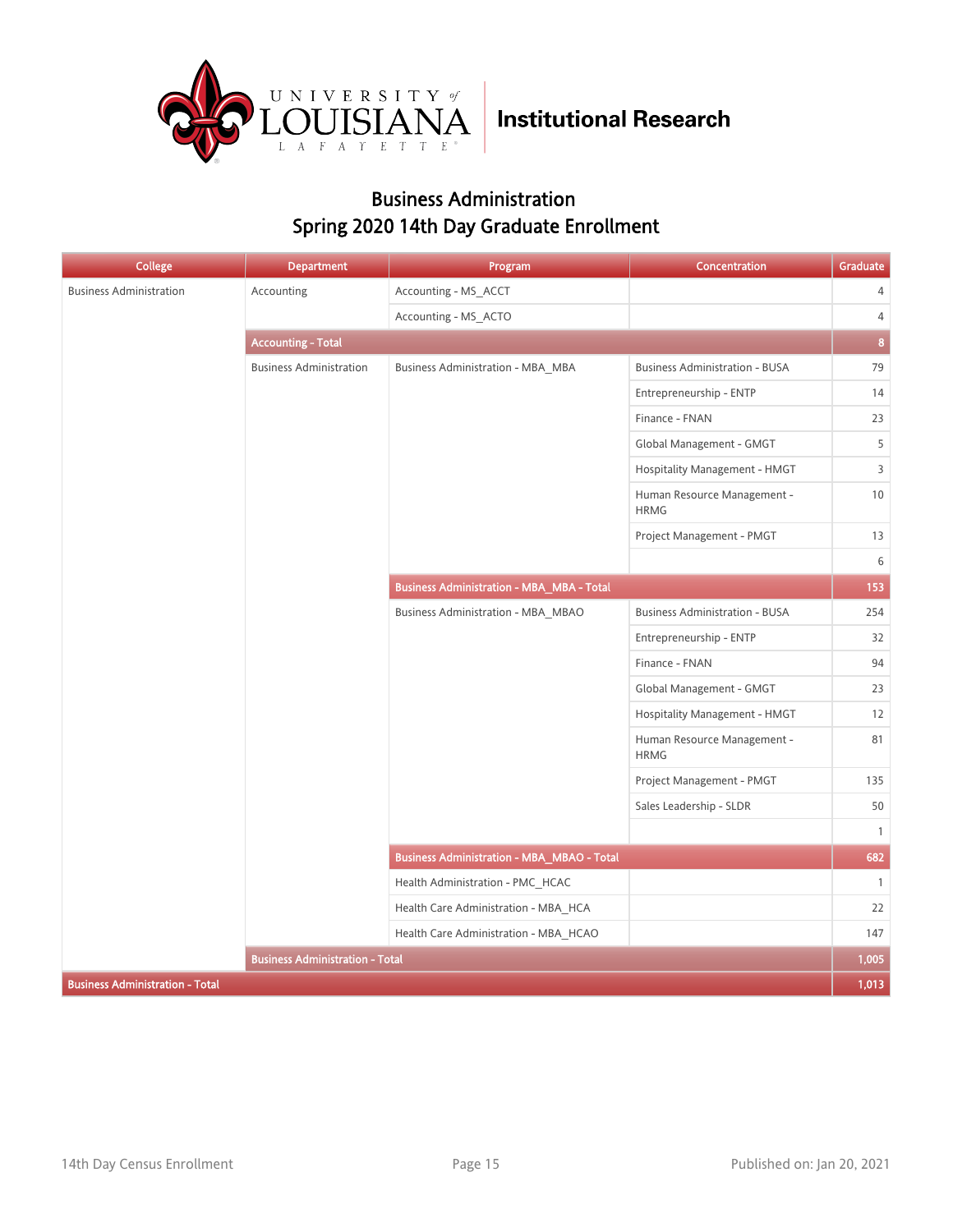

Arts Spring 2020 14th Day Graduate Enrollment

| College      | <b>Department</b>           | Program                  | Concentration | Graduate        |
|--------------|-----------------------------|--------------------------|---------------|-----------------|
| Arts         | Architecture                | Architecture - MARC ARCH |               | 29              |
|              | <b>Architecture - Total</b> |                          |               | 29              |
|              | Music                       | Music - MM_MUS           |               | 16              |
|              | <b>Music - Total</b>        |                          |               | 16 <sup>°</sup> |
| Arts - Total |                             |                          |               | 45              |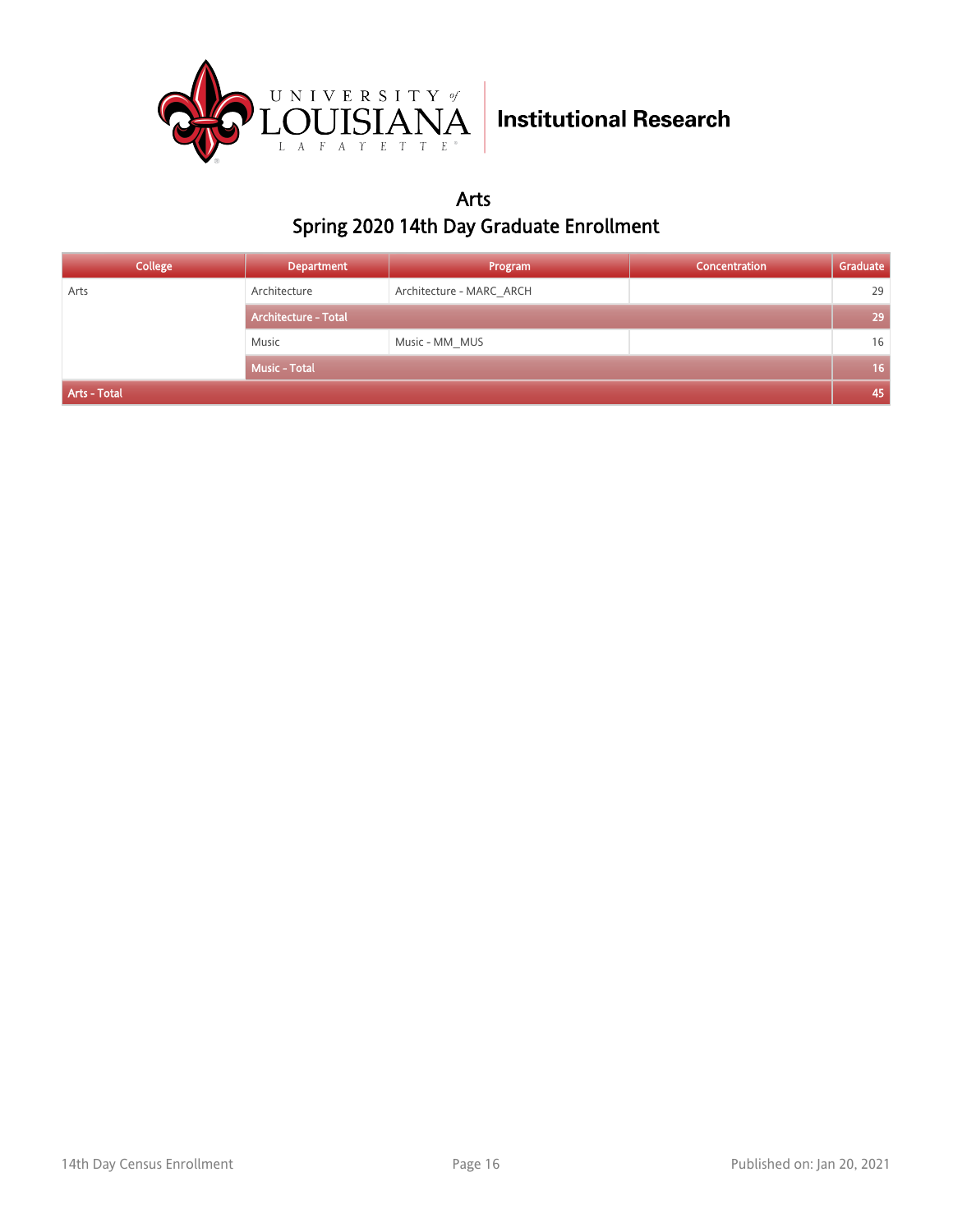

### Education Spring 2020 14th Day Graduate Enrollment

| <b>College</b>           | <b>Department</b>                           | Program                                        | Concentration                        | Graduate                |  |
|--------------------------|---------------------------------------------|------------------------------------------------|--------------------------------------|-------------------------|--|
| Education                | <b>Counselor Education</b>                  | Counselor Education - MS COUE                  | Clinical Mental Health - CMH         | 30                      |  |
|                          |                                             |                                                | School & Clinical Mental Hlth - SCMH | 6                       |  |
|                          |                                             |                                                | School Counseling - SC               | 6                       |  |
|                          |                                             |                                                |                                      | 17                      |  |
|                          |                                             | <b>Counselor Education - MS COUE - Total</b>   |                                      | 59                      |  |
|                          | <b>Counselor Education - Total</b>          |                                                |                                      | 59                      |  |
|                          | Curriculum & Instruction                    | Elem Ed & Spec Ed M/Mod Gr 1-5 -<br>MAT_ELEM   |                                      | $\overline{7}$          |  |
|                          |                                             | Elementary Education Gr 1-5 - MAT EDEL         | Elementary Education - EEDU          | $\mathbf{1}$            |  |
|                          |                                             |                                                | Elementary French Immersion - ELFI   | $\overline{3}$          |  |
|                          |                                             | Elementary Education Gr 1-5 - MAT_EDEL - Total |                                      | $\overline{\mathbf{4}}$ |  |
|                          |                                             | Instructional Coach - GC CICO                  |                                      | 5                       |  |
|                          |                                             | OL Curriculum & Instruction - MED EDCI         |                                      | 23                      |  |
|                          |                                             | Sec Ed & Spec Ed M/Mod Gr 6-12 -<br>MAT SCND   |                                      | $\overline{4}$          |  |
|                          |                                             | Special Ed: Gifted - MED GIFT                  |                                      | $\overline{7}$          |  |
|                          | <b>Curriculum &amp; Instruction - Total</b> |                                                |                                      |                         |  |
|                          | Foundations & Leadership                    | Educational Leadership - EDD EDLD              | Curriculum Leadership - CULD         | 8                       |  |
|                          |                                             |                                                | Exceptional Learner - EXLR           | $\,$ 6 $\,$             |  |
|                          |                                             |                                                | Higher Education Admin - HIED        | 45                      |  |
|                          |                                             |                                                | K-12 - EK12                          | 47                      |  |
|                          |                                             | Educational Leadership - EDD_EDLD - Total      |                                      | 106                     |  |
|                          |                                             | Educational Leadership - MED EDLD              |                                      | 26                      |  |
|                          | Foundations & Leadership - Total            |                                                |                                      | 132                     |  |
|                          | Kinesiology                                 | Kinesiology - MS_KNES                          | KN, Exercise & Sport Science - KESS  | 8                       |  |
|                          |                                             |                                                | KN, Hlth Prom, Rec & Sport Mg - KHRS | 14                      |  |
|                          |                                             |                                                |                                      | $\overline{2}$          |  |
|                          |                                             | Kinesiology - MS_KNES - Total                  |                                      | 24                      |  |
|                          | <b>Kinesiology - Total</b>                  |                                                |                                      | 24                      |  |
| <b>Education - Total</b> |                                             |                                                |                                      | 265                     |  |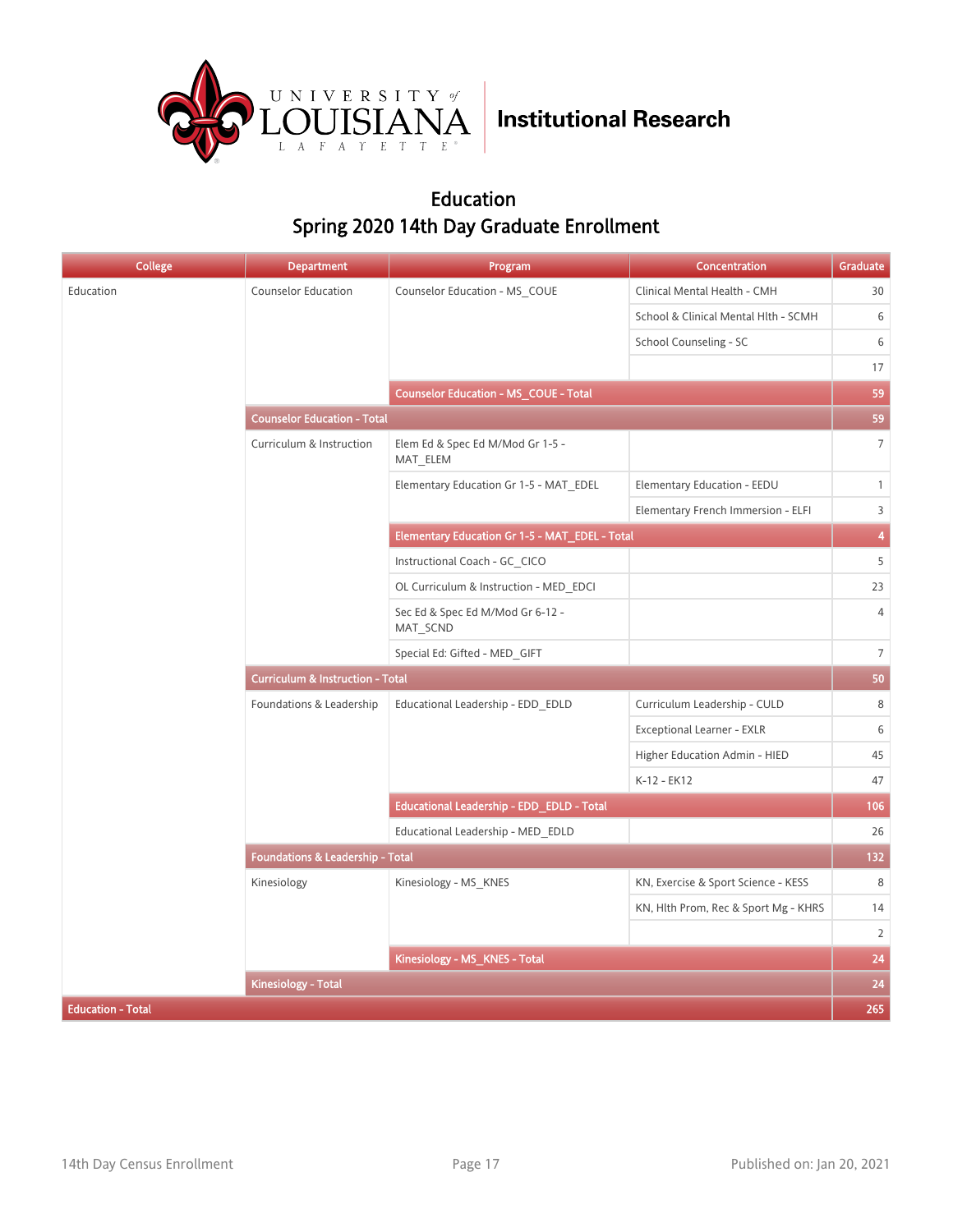

### Engineering Spring 2020 14th Day Graduate Enrollment

| <b>College</b>             | <b>Department</b>                       | Program                                | Concentration                        | Graduate       |  |
|----------------------------|-----------------------------------------|----------------------------------------|--------------------------------------|----------------|--|
| Engineering                | <b>Center for Advanced</b>              | Computer Engineering - MSCE CMPE       |                                      | $\overline{1}$ |  |
|                            | <b>CMPS</b>                             | Computer Engineering - PHD CMPE        |                                      | 21             |  |
|                            | <b>Center for Advanced CMPS - Total</b> |                                        |                                      |                |  |
|                            | Engineering                             | Engineering - MSE ENGR                 | Chemical Engineering - CHEE          | 8              |  |
|                            |                                         |                                        | Civil Engineering - CIVE             | 15             |  |
|                            |                                         |                                        | <b>Electrical Engineering - ELEE</b> | 3              |  |
|                            |                                         |                                        | Mechanical Engineering - MCHE        | 15             |  |
|                            |                                         |                                        | Petroleum Engineering - PETE         | 20             |  |
|                            |                                         | Engineering - MSE_ENGR - Total         |                                      | 61             |  |
|                            |                                         | Systems Engineering - PHD SYSE         | Chemical Engineering - CHEE          | 15             |  |
|                            |                                         |                                        | Civil Engineering - CIVE             | 15             |  |
|                            |                                         |                                        | <b>Electrical Engineering - ELEE</b> | 10             |  |
|                            |                                         |                                        | Mechanical Engineering - MCHE        | 11             |  |
|                            |                                         |                                        | Petroleum Engineering - PETE         | 15             |  |
|                            |                                         | Systems Engineering - PHD_SYSE - Total |                                      | 66             |  |
|                            | <b>Engineering - Total</b>              |                                        |                                      | 127            |  |
|                            | <b>Industrial Technology</b>            | Systems Technology - MS STEC           |                                      | 11             |  |
|                            | <b>Industrial Technology - Total</b>    |                                        |                                      | 11             |  |
| <b>Engineering - Total</b> |                                         |                                        |                                      | 160            |  |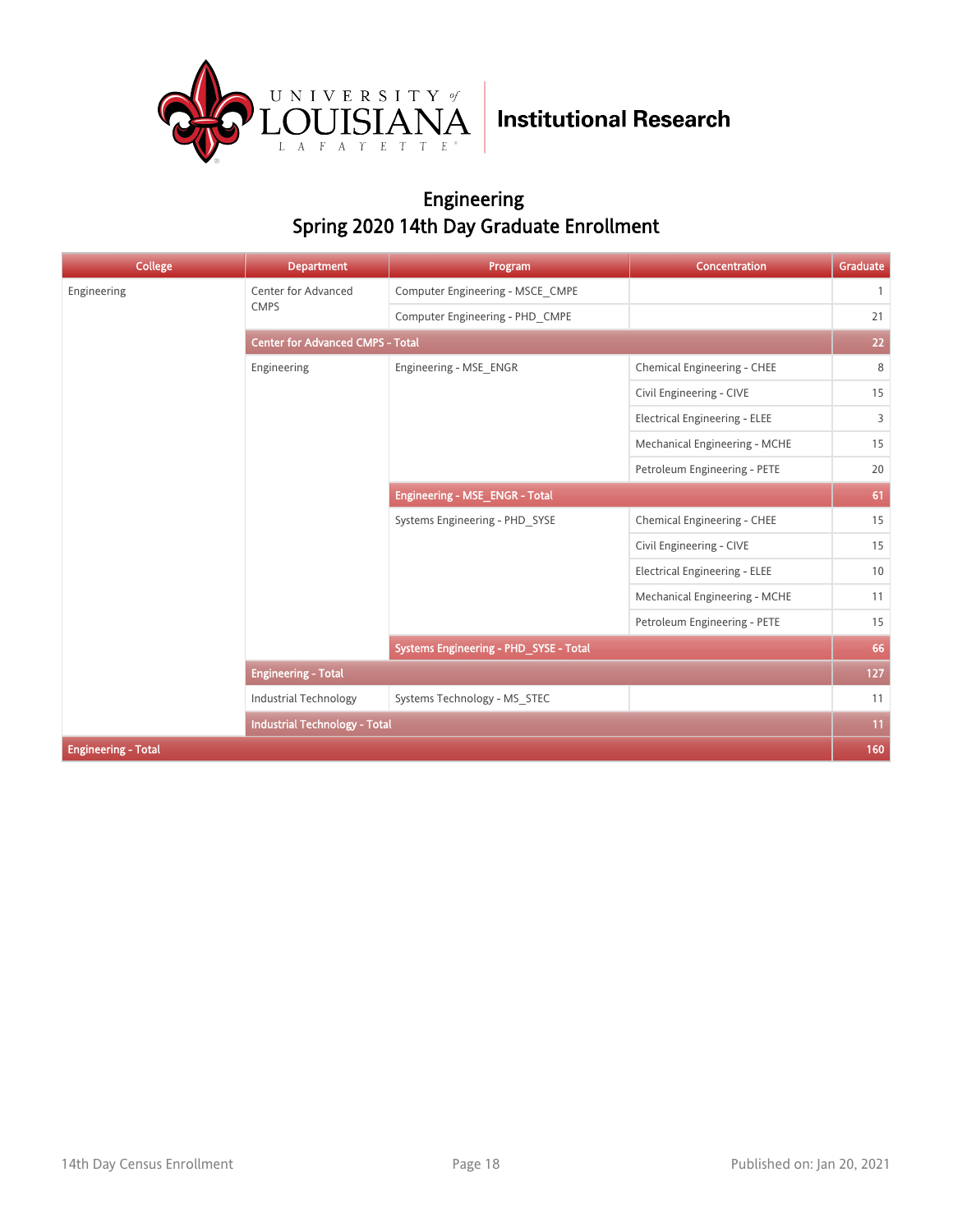

### Graduate School Spring 2020 14th Day Graduate Enrollment

| College                 | <b>Department</b>              | Program                         | Concentration | Graduate |
|-------------------------|--------------------------------|---------------------------------|---------------|----------|
| Graduate School         | Graduate School                | <b>ENTREE Program - ND ENTR</b> |               | 8        |
|                         |                                | Master's Plus 30 - ND M30       |               |          |
|                         | <b>Graduate School - Total</b> |                                 |               |          |
| Graduate School - Total |                                |                                 |               |          |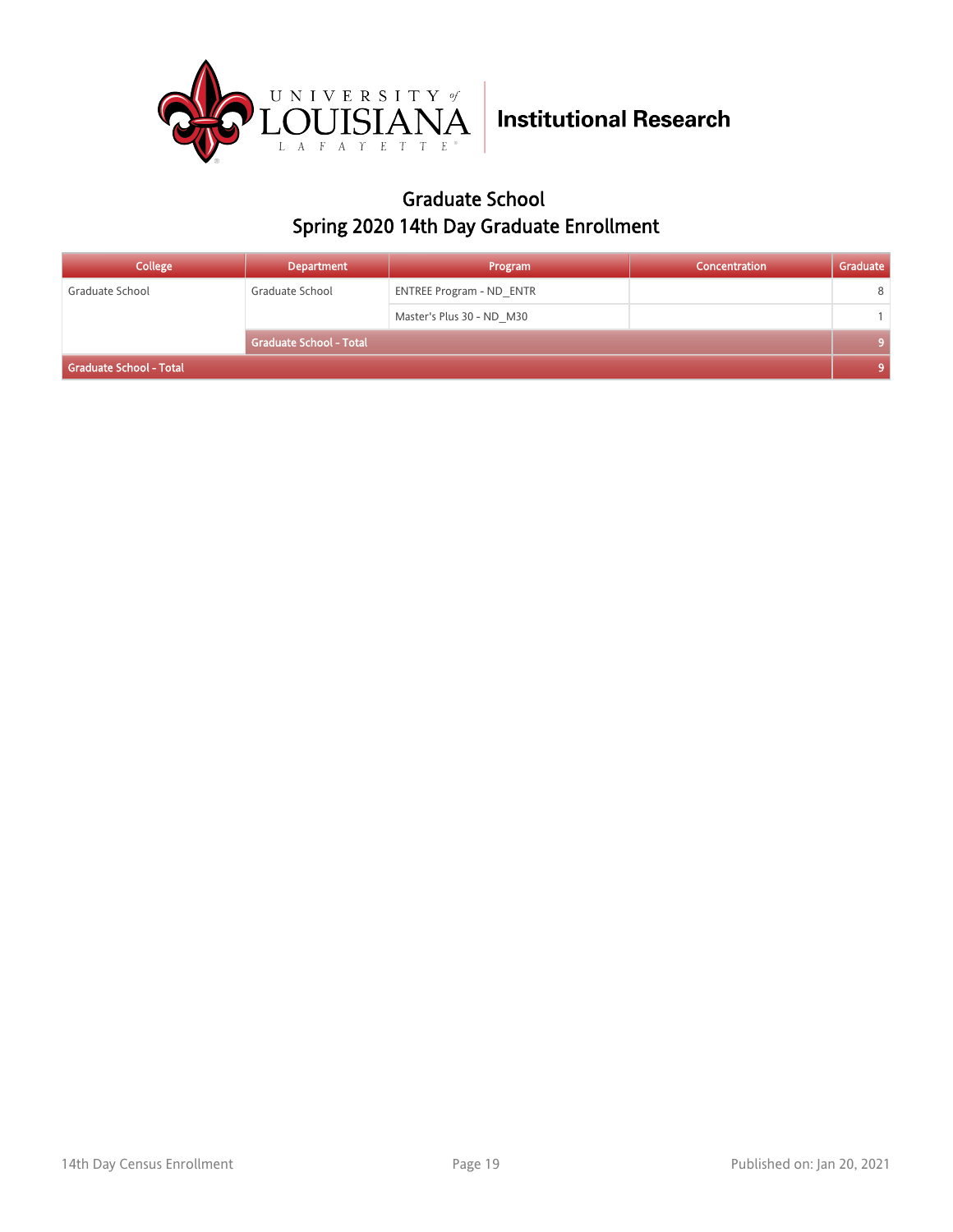

### Liberal Arts Spring 2020 14th Day Graduate Enrollment

| <b>College</b>              | <b>Department</b>                      | Program                                  | Concentration | Graduate        |  |
|-----------------------------|----------------------------------------|------------------------------------------|---------------|-----------------|--|
| Liberal Arts                | Communication                          | Communication - MS_CMCN                  |               | 48              |  |
|                             | <b>Communication - Total</b>           |                                          |               | 48              |  |
|                             | <b>Communicative Disorders</b>         | Applied Language & Speech Sci - PHD ALSS |               | 19              |  |
|                             |                                        | Speech Pathology and Audiology - MS CODI |               | 62              |  |
|                             | <b>Communicative Disorders - Total</b> |                                          |               |                 |  |
|                             | Criminal Justice                       | Criminal Justice - MS CJUS               |               | $\overline{7}$  |  |
|                             | <b>Criminal Justice - Total</b>        |                                          |               |                 |  |
|                             | English                                | English - MA_ENGL                        |               | 30              |  |
|                             |                                        | English - PHD ENGL                       |               | 69              |  |
|                             | <b>English - Total</b>                 |                                          |               |                 |  |
|                             | History, Geography, & Phil             | History - MA HIST                        |               | 16              |  |
|                             | History, Geography, & Phil - Total     |                                          |               | 16 <sub>1</sub> |  |
|                             | Modern Languages                       | Francophone Studies - PHD_FS             |               | 10              |  |
|                             |                                        | French - MA FREN                         |               | $7^{\circ}$     |  |
|                             | Modern Languages - Total               |                                          |               | 17              |  |
|                             | Psychology                             | Psychology - MS PSYC                     |               | 42              |  |
|                             | <b>Psychology - Total</b>              |                                          |               | 42              |  |
| <b>Liberal Arts - Total</b> |                                        |                                          |               | 310             |  |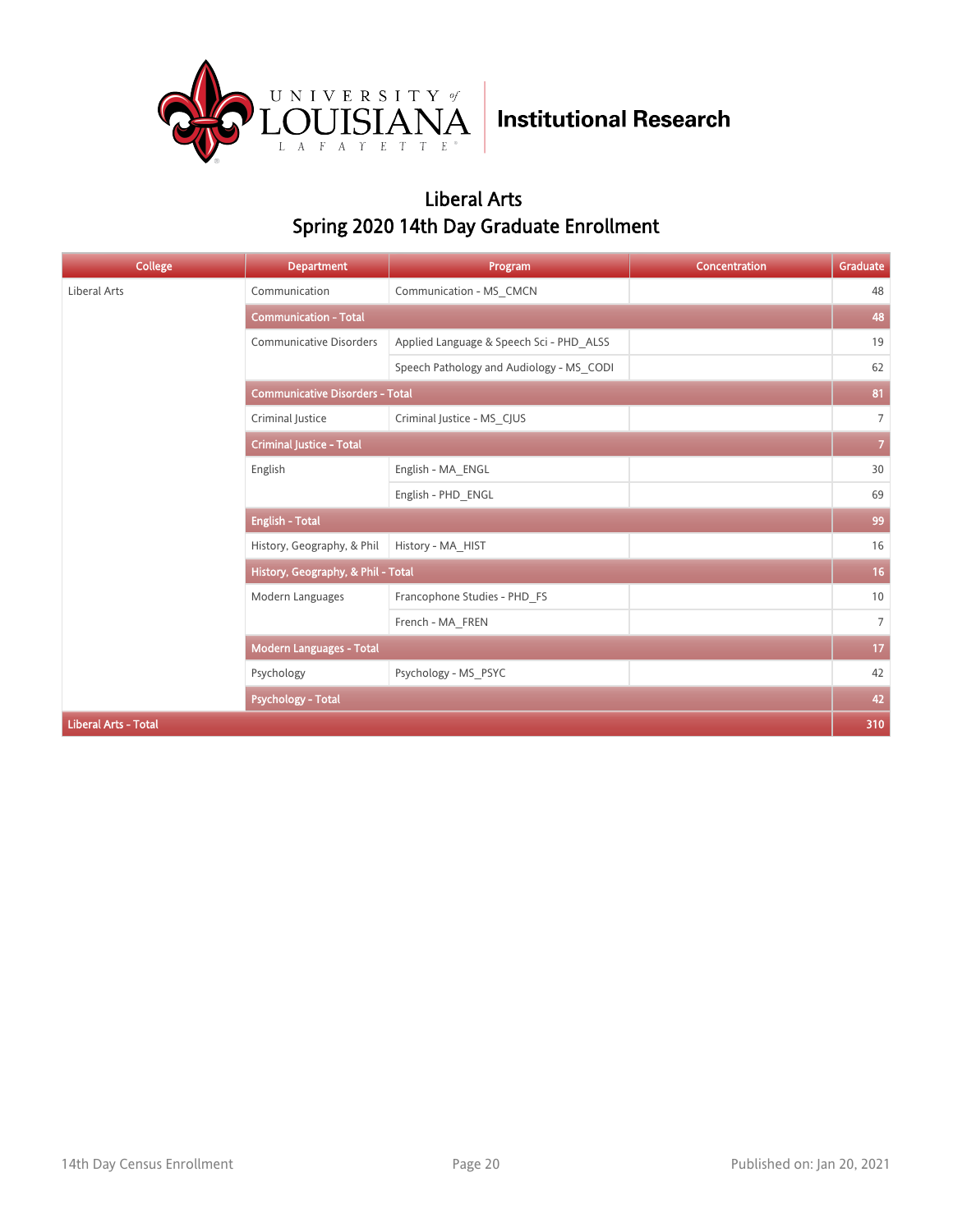

## Nursing & Allied Health Professions Spring 2020 14th Day Graduate Enrollment

| College                                     | <b>Department</b>                 | Program                    | Concentration                   | Graduate |
|---------------------------------------------|-----------------------------------|----------------------------|---------------------------------|----------|
| Nursing & Allied Health<br>Professions      | Nursing - Graduate                | Nursing - MSN NURS         | Family Nurse Practitioner - FNP | 119      |
|                                             |                                   |                            | Nurse Educator - NEDU           | 8        |
|                                             |                                   | Nursing - MSN NURS - Total |                                 | 127      |
|                                             |                                   | Nursing Practice - DNP NP  |                                 | 21       |
|                                             | <b>Nursing - Graduate - Total</b> |                            |                                 | 148      |
| Nursing & Allied Health Professions - Total |                                   |                            |                                 |          |